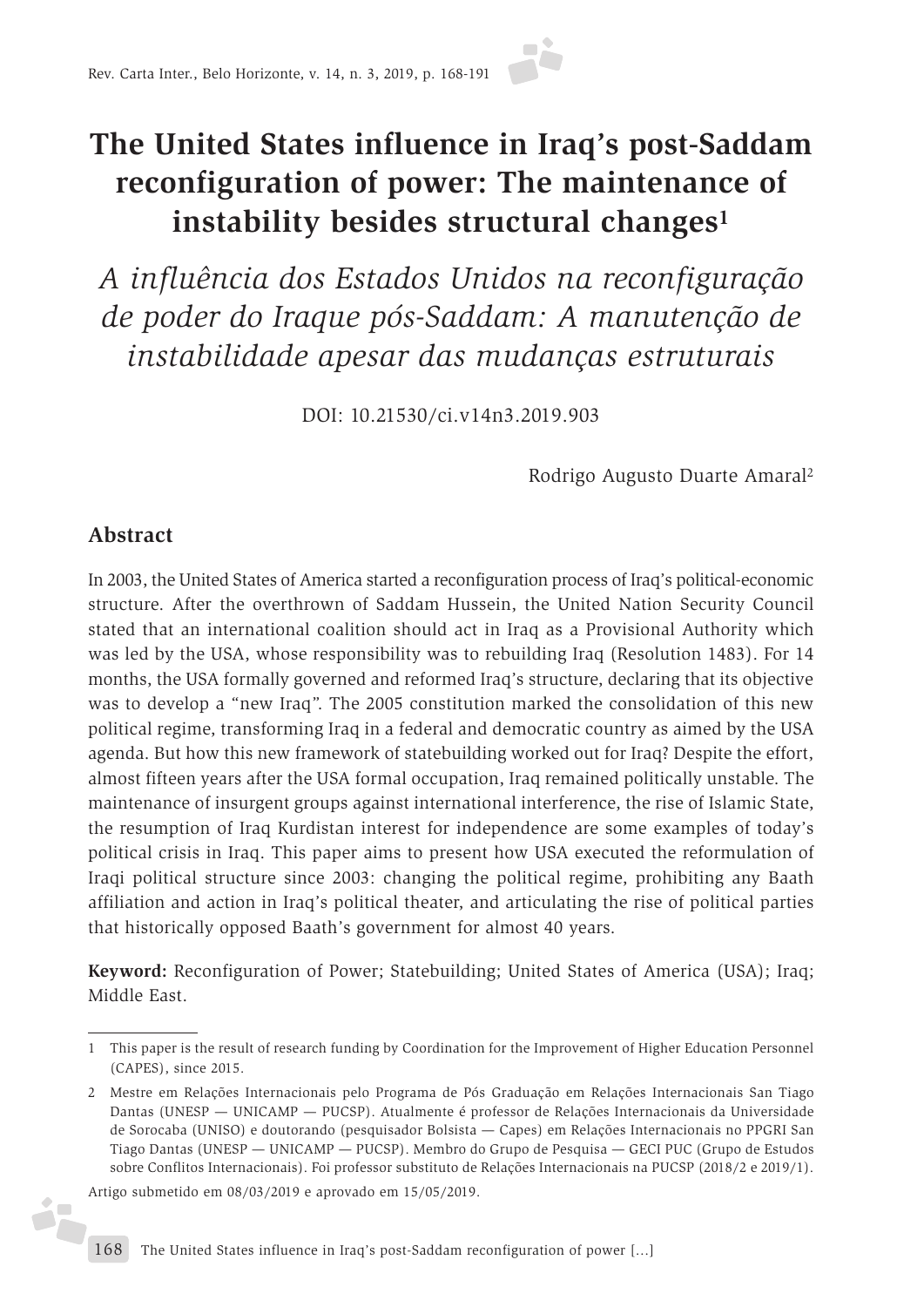#### **Resumo**

Em 2003, os EUA iniciaram um processo de reconfiguração da estrutura político-econômica do Iraque. Depois de depor Saddam Hussein, o Conselho de Segurança da ONU declarou que uma coalizão internacional deveria atuar no Iraque como uma Autoridade Provisória, a qual foi liderada pelos EUA com a responsabilidade de reconstruir o Iraque (Resolução 1483). Por 14 meses, os EUA formalmente governaram e reformaram a estrutura iraquiana, declarando que seu principal objetivo era desenvolver um "novo Iraque". A constituição de 2005 marcou a consolidação desse processo, transformando o Iraque em uma federação democrática conforme orientado pela agenda norte-americana. Mas como essa nova estrutura de reconstrução estatal funcionou para o Iraque? Apesar dos esforços, quinze anos após a ocupação formal, o Iraque permaneceu politicamente instável. A manutenção de grupos insurgentes contra a interferência internacional, a emergência do Estado Islâmico, a retomada do interesse por independência por parte do Curdistão Iraquiano são alguns exemplos dessa crise política contemporânea. Pretende-se então, apresentar como os EUA executaram a reformulação da estrutura política iraquiana desde 2003: mudando o regime político, proibindo qualquer afiliação e ação do Partido Baath na política, e articulando a ascensão de partidos políticos historicamente opostos ao governo Baath por quase quarenta anos.

**Palavras-chave**: Reconfiguração de Poder; *Statebuilding*; Estados Unidos da América (EUA); Iraque; Oriente Médio.

### **USA fragmentation of Iraq**

It took less than two months for the USA-led international coalition3 to overthrow Saddam Hussein from power in Iraq. The Operation Iraq Freedom was a military success. By 12 April 12 the USA-led Coalition force took Iraq's power. A week later, the United Nation Security Council (UNSC) recognized the USA-British plan for reconstructing Iraq's political, economic and constitutional basis through Resolution 1483 that determined that USA and Great Britain were part of a coalition provisional authority (CPA) that should rebuild Iraq and "govern" for a short period of time that lasted until July 2004.

The idea of a "New Iraq" didn't start when the USA set off the "war on terror" strategy and when G. W. Bush defined a new form of American security foreign policy. During the 1980's, the two countries had a relatively friendly relationship, in the context of Iran-Iraq War. Then, the USA supported Iraqis against the Iranians,

<sup>3</sup> This first military coalition was composed by: 2,000 Australians; 2,500 Polish; 1,300 Spanish; 46,000 British; and 250,000 Americans. Plus 44 countries, with less contribution.J.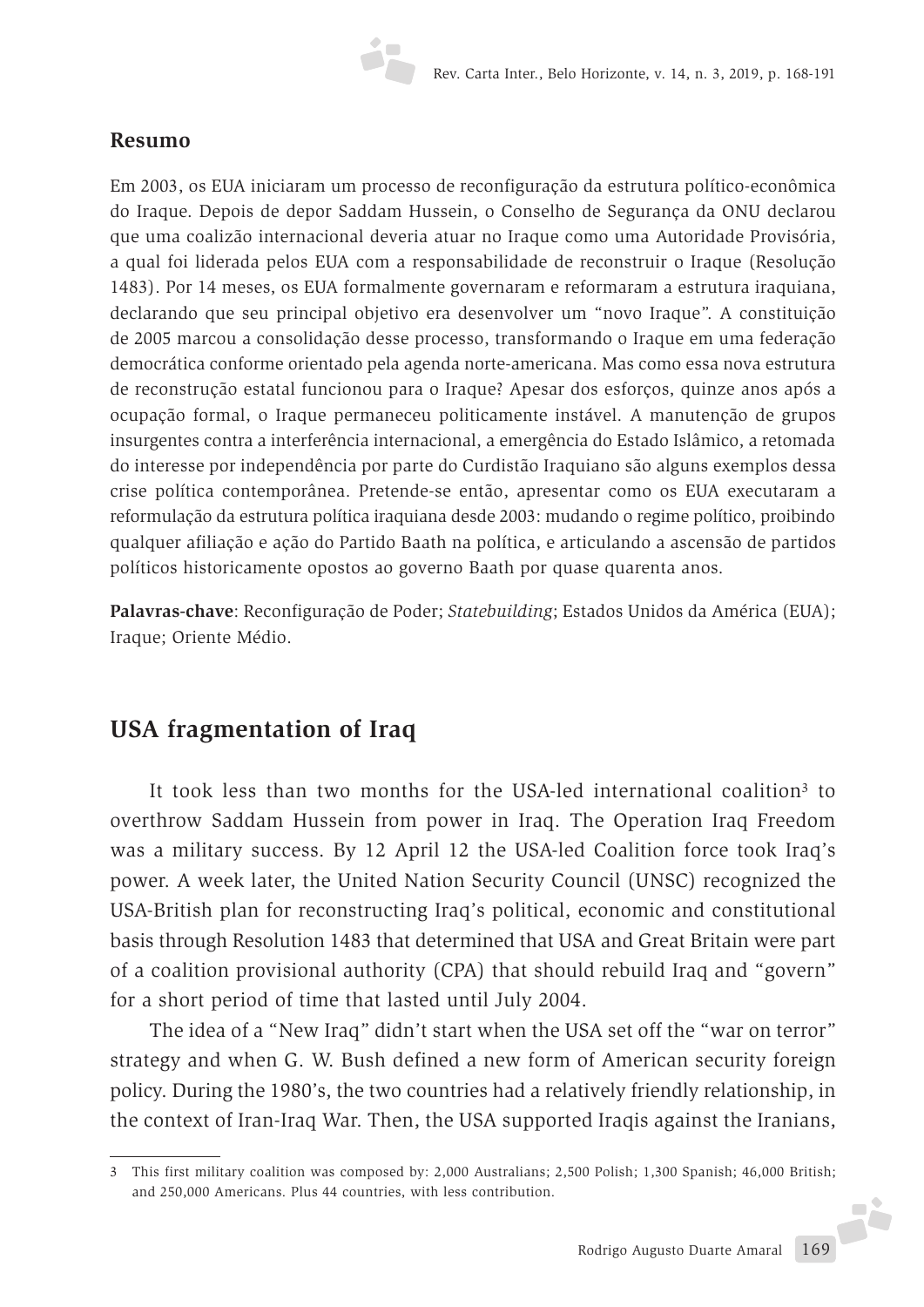fearful of what might happen after the Iranian revolution of 1979, granting U\$80 billion in loans to Iraq for defeating the Iranians (DENOUX, 2003).

Since the Gulf War (1991), the two countries moved away from each other, becoming real enemies since a joint USA-USSR statement condemned the Iraqi invasion to Kuwait, and the UNSC called for an immediate troop withdraw. This reinforced the American and British governments statements for Iraq withdrawal and the return of full sovereignty to Kuwait. The legitimacy of the coalition's goals increased when the UN sanctioned Iraq for not withdrawing from Kuwait. Then, an impressive international coalition intervened in the conflict, forcing Iraqi troops to retreat (DAWISHA, 2009).

After the Gulf War, Washington already had its eyes set on another objective: getting rid of Saddam. Clinton had inherited from the Bush administration not only a policy of sanctions-based containment, but also a secret "lethal finding", signed in October 1991, which authorized the CIA to create conditions inside Iraq to facilitate his elimination. To implement this plan the CIA had formed an operational team within its Directorate of Operations known as the Iraq Operations Group (RITTER, 2005).

Obviously not all Iraqis were against foreign activities in their country or in favor of Saddam Hussein's regime. There were some political parties and groups that worked in opposition to the Baath regime, at least since Iraq began to engender wars. Politically, some of these groups were repressed by Saddam, and left Iraq. They reorganized themselves mostly in London and Washington, working in a new political project for Iraq with full support of western powers.

The Iraq Operations Group initially limited its activities to simple propagandastyle efforts, such as funding anti-Saddam radio broadcasts, which were ostensibly supported by an Iraqi opposition organization known as the Iraqi National Congress (INC) — a collective group of Iraqi expatriates opposed to Saddam's regime who came together in 1991 under the leadership of a former Iraqi banker: Ahmed Chalabi. In 1992, the INC started to receive direct funding support from the Iraq Operations Group and, by 1993, opened offices inside Kurdish safe havens in northern Iraq, operating under the USA-UK air power protection. Until then, the INC didn't represent a serious threat to Saddam's regime. In October 1994, the Iraq Operations Group established a full-time clandestine operations station in Salahuddin  $-$  an INC-controlled town  $-$  to gradually strengthen their military capabilities as well as their Kurdish allies', moving away Saddam's forces from northern Iraq (RITTER, 2005).

i7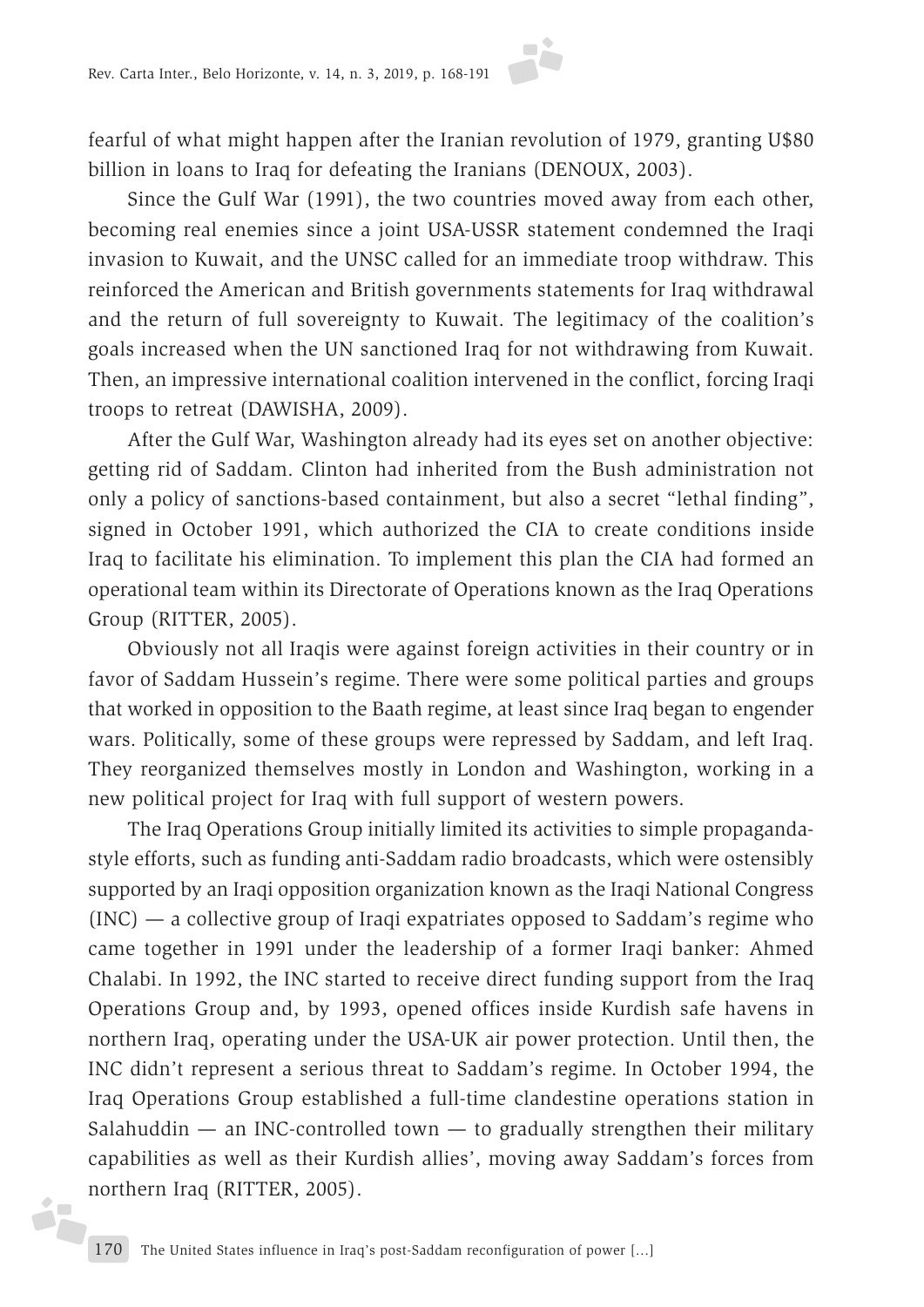All these informal plans for a "new Iraq" gained ground in 1998 with the USA-enacted Iraq Liberation Act, explicitly declaring that USA would subsidize the Baath regime opposition, emphasizing that Saddam represented a threat to the international order. That Act granted US\$5 million for assistance to the Iraqi opposition for activities such as training, information diffusion, opposition groups articulation, and information compiling to support the prosecution of Iraqi officials for war crimes and human rights violation (USA, 1998).

In its 5th section, the act established the organization of a democratic Iraqi opposition, which corresponded to those Iraqi opposition members who were already dialoguing with international powers. The purpose was to increase Iraqi oppositions groups, that would commit themselves to democratic values, respect for human rights, peaceful relations with Iraq's neighbors, maintaining Iraq's territorial integrity and cooperation (USA, 1998).

After the 1998 Act, it became clear the necessity to overthrow the Baath regime and rebuild the Iraqi state democratically. First, the Desert Fox operation, conducted by USA and UK forces, consisted on four days of bombing Iraqi targets in December 1998, on the grounds that Iraq had failed to comply with the UNSC orders after the Gulf War (1991). Then, in October 2002 — already in the context of the war on terror context and the ongoing invasion of Afghanistan — a law authorizing the use of armed force against Iraq, known as the Iraq Resolution, was approved (USA, 2002), leading to the invasion in the following year.

Besides turning Iraq into a democracy in the Middle East, the goal was to bring Iraq closer to the USA's zone of influence. Even after the period of formal provisional authority (2003-2004), the USA has continued with Iraq reconstruction project. The immediate results indicate an Iraq whose political command has been fragmented, the most basic markets and productions have been embedded in international capital, and the mechanisms to combat violence have not subsequently prevented the insurgency (HERRING; RANGWALA, 2006). Our purpose isn't to present the economic benefits of the Iraqi reconstruction process, but to discuss how the USA executed the reformulation of Iraqi political structure since 2003 at least in three aspects: changing the political regime, prohibiting any Baath affiliation and action in Iraq's political theater, and articulating the rise of political parties that historically opposed Baath's government for almost 40 years, and it consequences.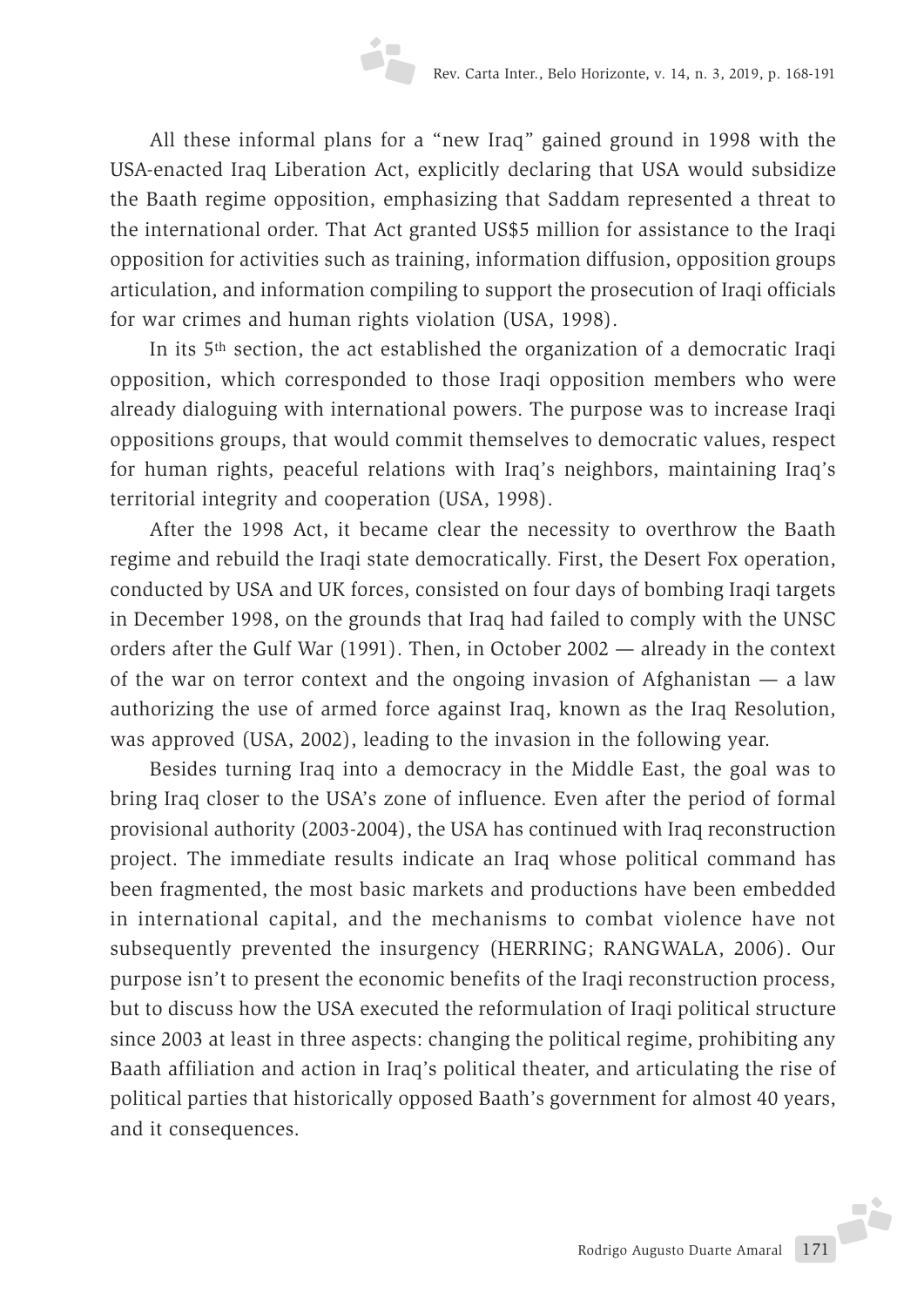## **A brief critique on the liberal argumentation of CPA failures in Iraq.**

Before analyzing how Iraq remained unstable despite the structural changes, it's important to understand the CPA role there. In this sense, two points can be highlighted: the general aspects that motivate interventionism according to liberal premises; and the practical aspects of the development of public reconstruction policies in Iraq, and the consequent critical interpretation of liberal literature itself, predominantly Western.

Actually, the selection of countries that should be submitted to intense political and economic reforms is mostly inspired by international powers foundations and think tanks assertions, whose analysis is taken into account by governments to estipulate political patterns of behavior and structures, such as: democratic regimes, respect to human rights, development of free economies. Countries under democratic and/or security crisis were classified as "Failed States", and its logical policy response was called "statebuilding" (CALL, 2008). Thus, the supposed solution to the political, social and economic gap on these countries was to intervene and change their "outdated structures".

However, there are specificities that characterize this new type of intervention. In opposition to interventions of the past, whose imperial characteristic of territorial and power expansion were explicit in the conflicts, contemporary ones are characterized by "short" -not permanent– period of occupation (PARIS, 2010); multilateral decision and leading (HARRIS, 2006); they don't explicitly assume power objectives, domination pretensions, or resources exploitation ambitions (PARIS, 2010); and are justified by humanitarian objectives (FOX, 2008).

Since 1945, international interventions have been legitimized by the international community on the grounds of humanitarian rationality (FASSIN, 2012). This became generally accepted as a just cause for occupations, a cause that wasn't publicly challenged (FASSIN, 2012). The debate over the international peace maintenance has been dominated by the moral responsibility of international powers over weak States through interventions. This model, proposed by Western states, prioritizes individual rights, promising the liberal framework of peace and security. (CHANDLER, 2004).

Nevertheless, Anglo-American occupation in Iraq reveals specificities (CHITALKAR, MALONE, 2013; DOBBINS *et al.*, 2009; HARRIS, 2006; NEWMAN; PARIS, RICHMOND, 2009; PARIS, 2004). The occupation of Iraq — involving elections,

é.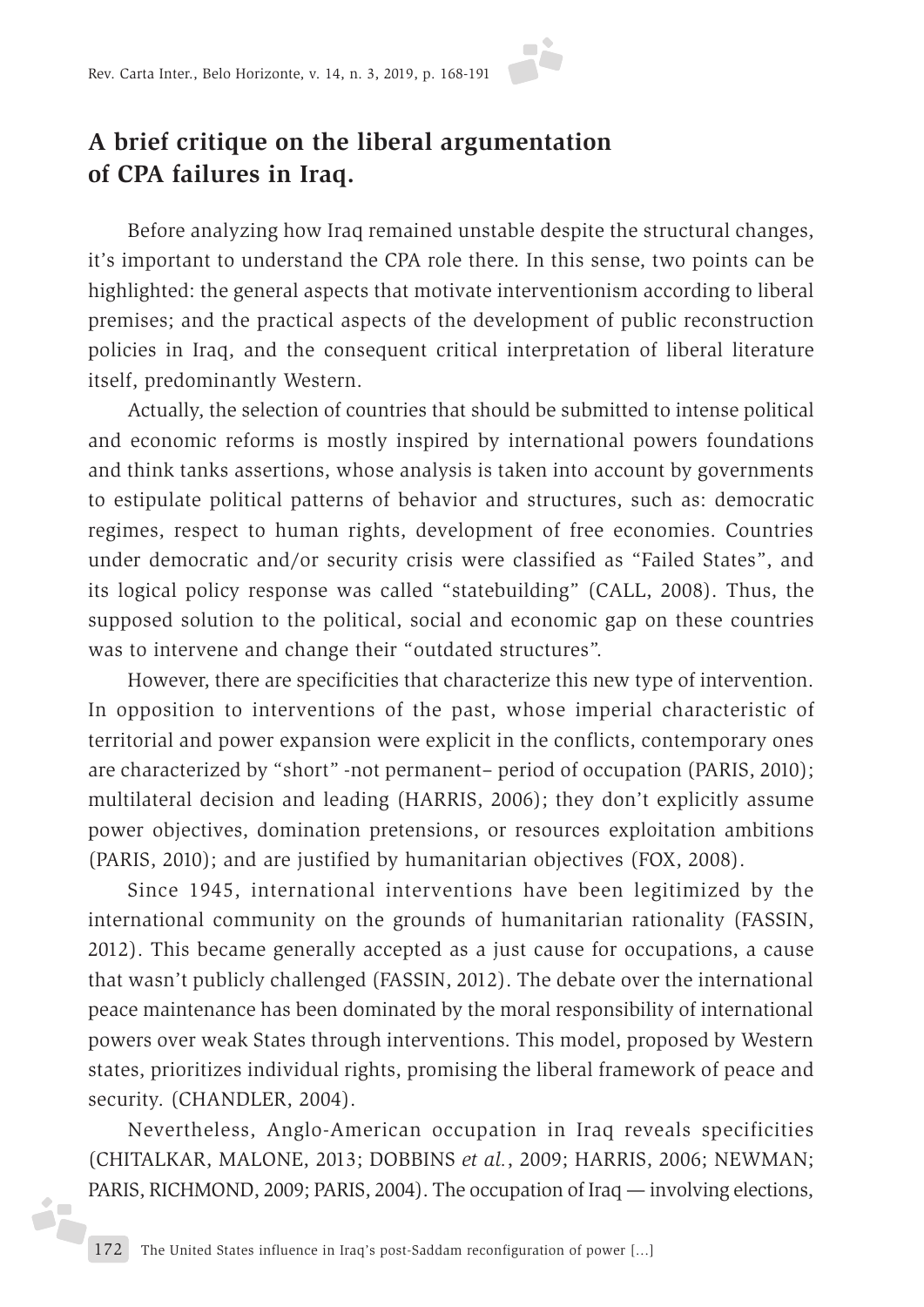constitutional processes, economic adjustment, and institutional strengthening further challenged the legitimacy of the broader peacebuilding project (NEWMAN; PARIS; RICHMOND, 2009). It involved a peculiar case in which the UNSC recognized an occupying power that wasn't UN contingent itself. Despite formally defined as a multilateral occupation, the apparatus for reconstruction, humanitarian aid and political stabilization was linked by the USA government leadership (CHITALKAR; MALONE, 2013). Another specificity was the global "war on terror" context, in which the USA accused Iraq of developing Mass Destruction Weapons (WMDs), threatening international security (CHITALKAR; MALONE, 2013).

Clearly, there was concern over legitimizing Anglo-American actions toward the occupation of Iraq. After CPA's departure from its responsibility for administering Iraq, it can be seen different points of view, regarding the results of this reconstruction process in the country over fourteen months. CPA official statement said that after decades of dictatorship, the occupation's consequence was that the Iraqi people took control over their destiny, having all the necessary conditions for a free and prosperous future (CPA, 2004). However, such vision isn't a consensus. Some analysts consider that this process wasn't effective, on the contrary, it has been problematic in many aspects. Many of these researchers depart from a liberal perspective over which contemporary interventionism is justifiable if entangled by a humanitarian reason, or a purpose to help "failed states". So, if these interventions didn't reach that purpose they should be considered failed missions.4

CPA identified four main actions for Iraq's reconstruction: creating the conditions for economic growth; establishing a secure and safe environment; enabling the transition to transparent and inclusive democratic governance; and restoring basic services to an acceptable standard. All of them refer to bad execution/ planning, or error in public policy, on Iraq's reconstruction (RATHMELL, 2005).5

Regarding economic aspects, much of the criticism over the USA occupation in Iraq concerns the high costs of maintaining it. The USA, its partners, international organizations and donors provided substantial amounts of funds to help rebuilding Iraq — the USA congress alone approved over U\$20 billion (USA, 2004b). As the CPA worked to maintain liquidity and to stabilize Iraq's currency, it lacked the necessary resources to rebuild Iraq's infrastructure and to provide essential services

<sup>4</sup> In addition to these cited authors, there is a range of others not cited, mostly within this liberal premise that the purpose of the campaign in Iraq was indeed statebuilding. Some of these analysts even worked in CPA.

<sup>5</sup> For a specific debate over the internal critics by liberal analysts involved in the statebuilding of Iraq see Amaral, 2017, chapter Four.F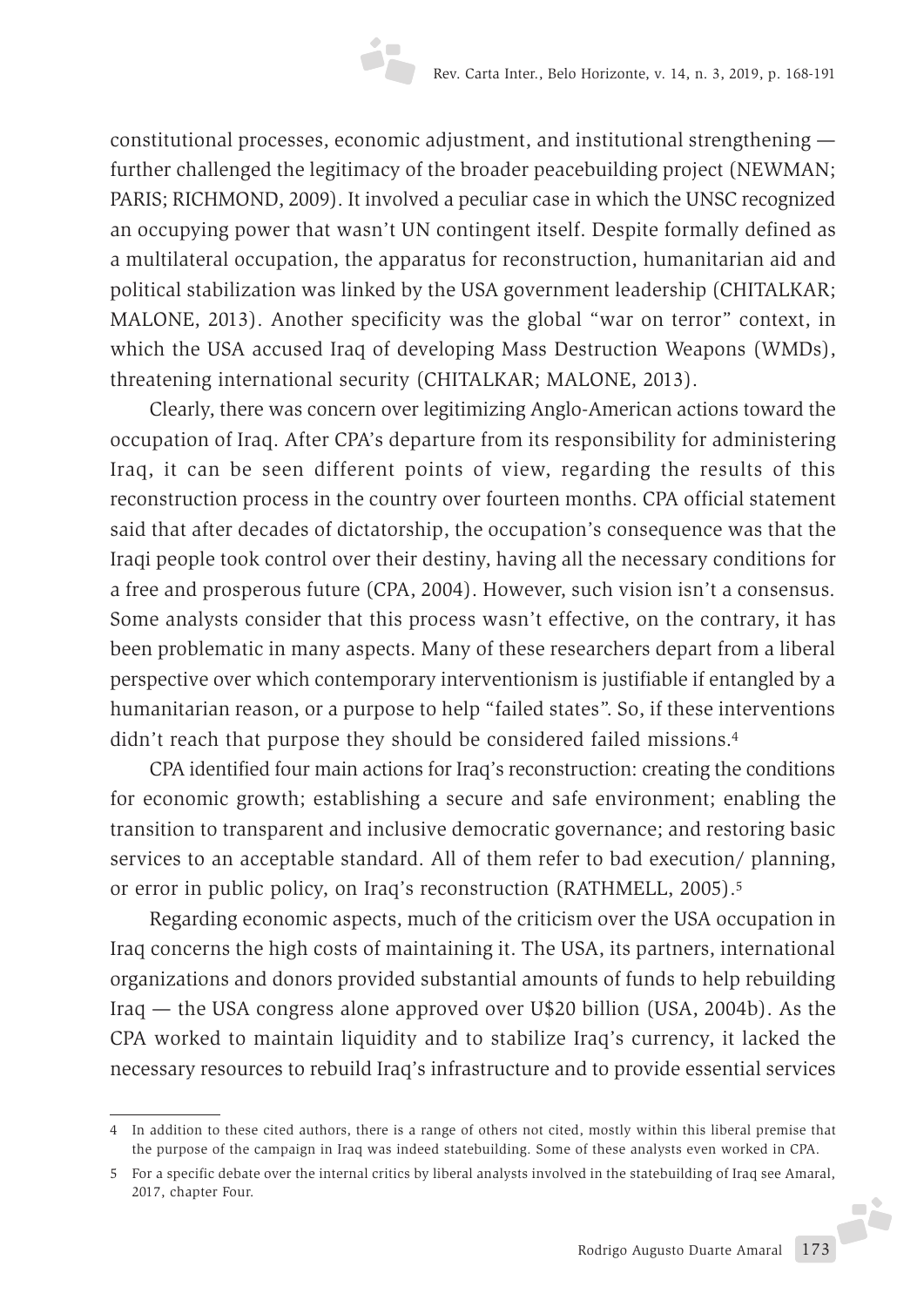to Iraqis (DOBBINS *et al.*, 2005). The predominant perception was that this financial effort didn't bring tangible benefits to Iraq (BARAKAT; CHARD; JONES, 2005). Despite the complex institutional-bureaucratic structure developed for financial funds control and application, the efficiency of reconstruction expenditures wasn't prosperous (HENDERSON, 2005).

On the security sector reform, the implementation of security policies weren't enough to stabilize the social order in Iraq. The country was not the first case in which USA forces faced general degradation of public order at the beginning of a stabilization operation. Similarly, outbreaks of civil violence occurred immediately after USA interventions in Panama, Haiti, Bosnia and Kosovo. At the outset of the occupation, in May 2003, the USA Department of Justice determined that Iraqi police wasn't fit for keeping public order, thus designating a group of police officers and American counselors (most of them from private security companies) to train Iraqi police (PERITO, 2005). The Government Accountability Office's (GAO) final assessment was that the country's security situation had deteriorated since June 2003 because of the increase of insurgent attacks, impacting negatively on military operations and international civil organizations works in Iraq. (USA, 2004b).

On the governance restoration, two central issues can summarize the "failure" to establish governance in Iraq. First, the assumption behind prewar planning for governance was that Iraq's bureaucratic and administrative structures would remain intact despite the war, but law and order broke down and these structures ceased to exist, with no backup plan for such an eventuality. Second, the USA suffered from a lack of accurate information about the state of Iraqi society and infrastructure (WARD, 2005). However, this second argument is quite questionable, given all prior articulation to the invasion of the country, especially between USA and Iraqi opposition parties. Both USA and UK had the support of the Iraqi elite who opposed the Baath party government, to undertake the country's invasion and occupation.

As for the essential services, CPA planned to restructure sectors such as electricity, health service and education, the first being the one for which CPA's investment and dedication were more intense (USA, 2004b). The biggest amount of public investment for restoration was on electricity system. Despite relative improvements in the sector, the stipulated goals weren't achieved and, in some Iraqi regions energy levels worsened throughout the occupation period, except in the Northern region. Furthermore, a hostile environment affected the cost of rebuilding the energy sector, and several contractors reported numerous delays due

i7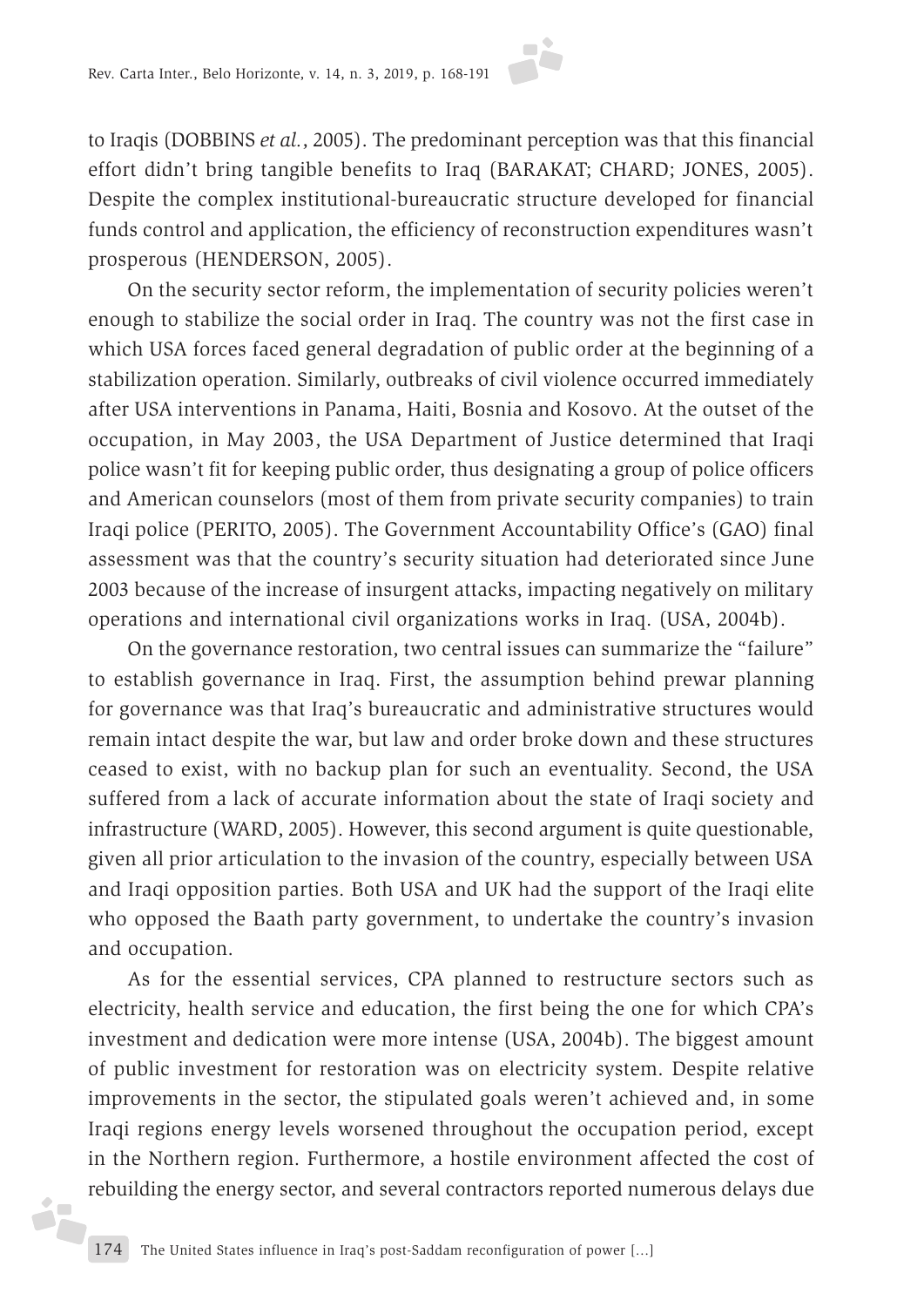to difficulties in obtaining employees and security issues (USA, 2004b). Regarding the country's public health system, CPA faced a pharmaceuticals and medical supplies shortage at clinics and hospitals. The Ministry of Health reported that Iraqis received only 70-75% of pre-war basic service in Baghdad, only 80% in the Southern, and even the Kurdish region received only 90% of it. This meant that CPA wasn't able to reach Baath government public health standards. On education, CPA acted with three policy priorities: school infrastructure repairing, capacity-building of ministry employees and curriculum reforming (new books). Despite initial progress in education, investing \$ 62 million in schools, the CPA developed little education infrastructure, few teaching materials were distributed and it also had problems paying education civil servants, the public sector that employed the most Iraqis. (DOBBINS *et al.*, 2009).

Much of the literature on USA intervention in Iraq, agrees that the occupation was problematic, "failed", and even "bankrupt". These political analysts claim that the USA went to Iraq with a maximalist reform agenda — grounded in a model of democracy that would serve as a beacon for the entire region — and a minimalist application of money and labor. In particular, it deployed only enough troops to overthrow the old regime, but not enough to prevent the emergence of violent resistance or to fight and defeat the resulting insurgency (DOBBINS *et al.*, 2009). However, this can only be argued if we accept the USA government's documents and speeches assumptions justifying that campaign.

Scholars must abandon the concept of state failure and other liberal premises by putting a renewed effort into the elaboration of categories of analysis that broaden the conception of the statebuilding process impact beyond the documented objectives (CALL, 2008). That's why we highlight other important political measures that resulted in structural changes which altered Iraq's behavior in the international arena.

# **The (imposed) new political regime in Iraq and the prohibition of Baath political organization**

According to the UNSC Resolution 1483, the occupation domain was granted to the CPA, headed by government representatives from the USA and Great Britain, mainly diplomats. Separately, military activities were under the CJTF-7 command, a military joint that operated to combat insurgent groups, training and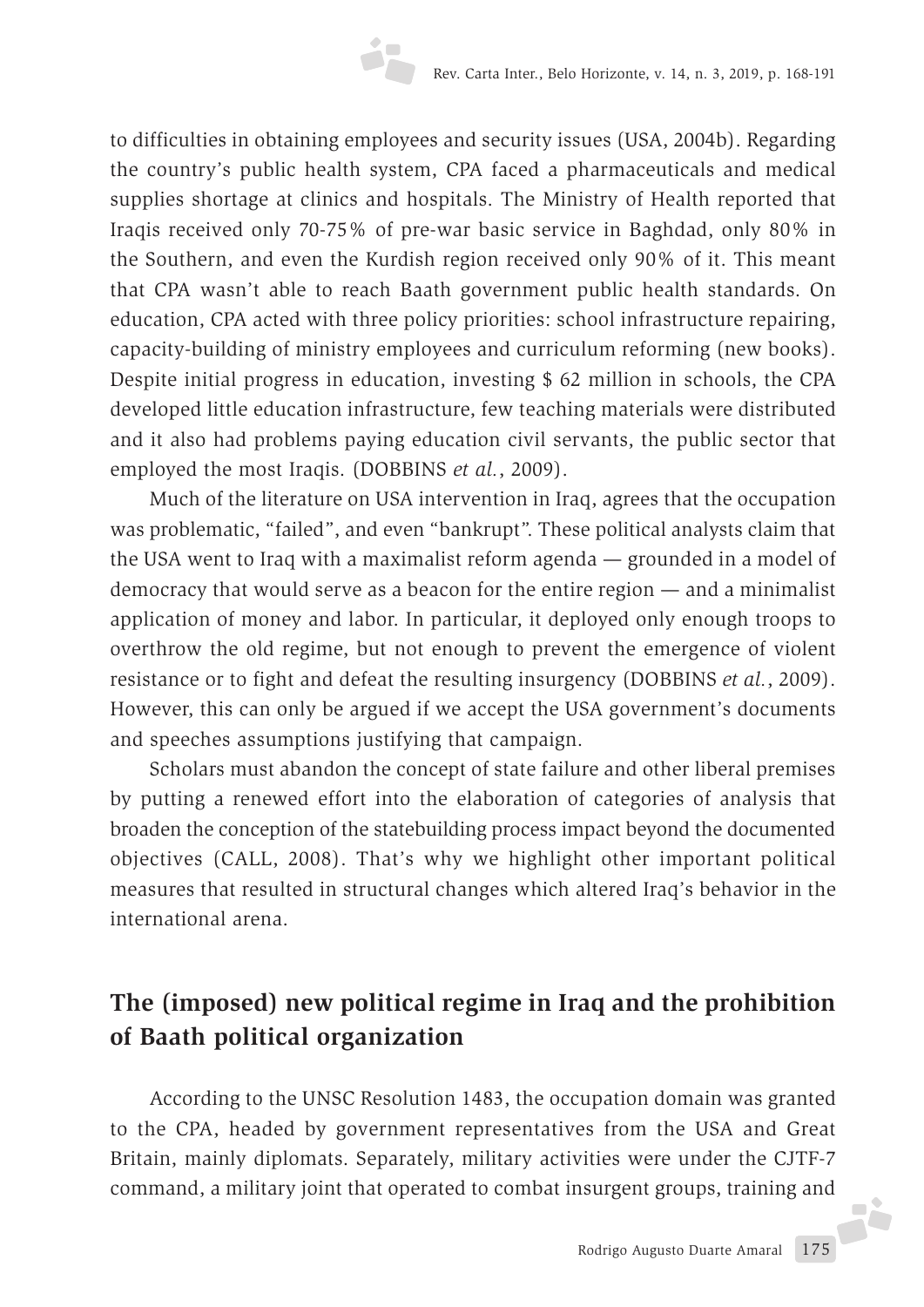restructuring Iraq's regular forces. For this reason, during the fourteen months of formal occupation, it can be identified two sets of reconstruction practices: a military on one side, and a political administrative on the other side (AMARAL, 2017). The provisional constitution in effect during the administration (Transitional Law) divided the transition period into two phases — the interim government phase (since June 30, 2004) and the government transition phase (since the elections in 2005). To support governance and security issues related to the implementation of the Transitional Law, the USA provided about U\$ 1.7 billion in April 2004, divided in: U\$ 244 million for Iraqi police and security forces; US\$ 378 million for the rule of law and democracy building, including interim and transitional governments; and U\$ 1 billion for operating expenses of USA in CPA agencies. As a result, the Iraqi and multinational security forces of the CJTF-7 would remain responsible for security after the Iraq transfer of power (USA, 2004a).

Regarding Iraq's "political reconstruction" during CPA's administration, it was defined CPA's actions through 100 Implementing Orders and Acts. The Coalition declared overall goal was to make an organized transition from foreign management to an Iraqi local government. To that end, it involved the participation of Iraqis in CPA policies through the Iraq Government Council (IGC), as regulated by CPA Regulation 6. The body was responsible for monitoring, evaluating, advising and approving the measures established by the entity during the occupation. Later, an Iraqi interim government composed by Iraqi politicians, but selected by the CPA and the IGC, would be set up in June 2004, as stated by Regulations 9 and 10. The main goal was to establish democratic elections, empowering an autonomous government, as it happened in 2005 (CPA, 2004).

To this end, the first fundamental measure was to "debaathficate" Iraq political structures. To change Iraq's political structure, as said in the 1998 Act, it was necessary not only remove Baath political party from power, but also to eradicate it existence.

Following Saddam' overthrow, the political structures (public sector and state) Iraqi civil society debaathification was defined by Orders Number 1, 4 and 5, Memoranda number 1 and 7, such as IGC Resolutions 21, 52, 54, 58, 94, all relating to 2003, and 37, relating to 2004. In CPA's view, managing Iraq in peace depended on removing anything related to the old administration, which were openly opposed to the international coalition and opposition parties. Therefore, they prohibited the existence of the Baath Party and organize a system of punishment and judgment for any individual involved with the previous regime, that should be prosecuted

i7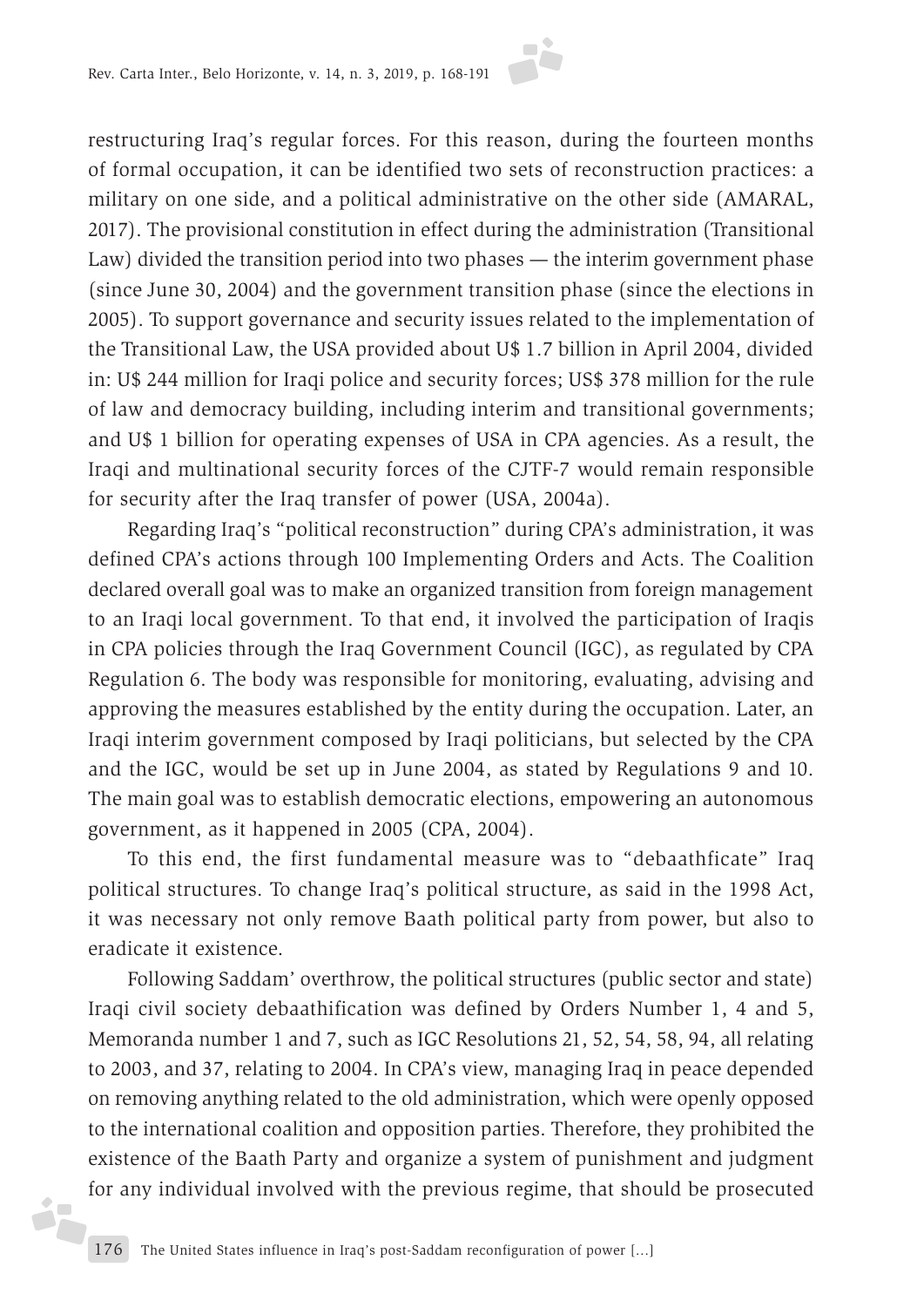by a judicial organization called: Debaathification Commission. Meanwhile they also transformed Baath's Party properties and assets into public goods.

The punishment of those involved with the Baath Regime was related to a justice reform carried out by the CPA. The Order No. 7 of the CPA recognized the criminal law as a tool to crack down on internationally recognized Saddam's Regime human rights violations. Regarding that, CPA suspended certain legal provisions inherited from the old Baath Regime and brought international human rights law principles (such as the prohibition of torture or a tighter system for the death penalty) into account. The occupation was mainly justified on the basis of the human rights atrocities undertaken by the Baath regime. However, it is important to note that there was a relevant reservation in the document. The order stated that these laws couldn't be applied to CPA personnel, neither to any other international entity official under CPA supervision working in Iraq, exempting them from responsibility.

Following Order No. 13, CPA established a Central Iraqi Criminal Court (CICC) located in Baghdad. In a way, the CICC consolidated the new Iraqi judicial system promoted by the occupying powers, operating initially in accordance with the requirements and procedures of the Investigation Courts under the Iraqi Criminal Procedure Law of 1971, also modified later by the CPA. In practice, the CICC was a body composed of Iraqi judges, but responding to the general administrator orders, the CPA. In addition to the CICC, CPA established a committee to review the functioning of the new judicial system, with the purpose to ensure the highest standards of this system, according to Order No. 15. This committee worked to improve the CICC through reforms in July 2003 and April 2004.

Lastly, the governance of Iraq's territory was reorganized until the establishment of Order No. 71 that defined the power of local governments. Overall, Iraq's executive responsibilities during the occupation were in CPA's hands. However, this responsibility was progressively distributed to districts and municipal administration, but requiring them to be accountable to the CPA.

#### **The rise of a new political elite in Iraq**

The rise of anti-Saddam parties formed the basis of Iraqi politicians currently in power. Those who supported the idea of deposing Saddam Hussein in the 1990's were the same who emerged after his overthrown. In December 2002, an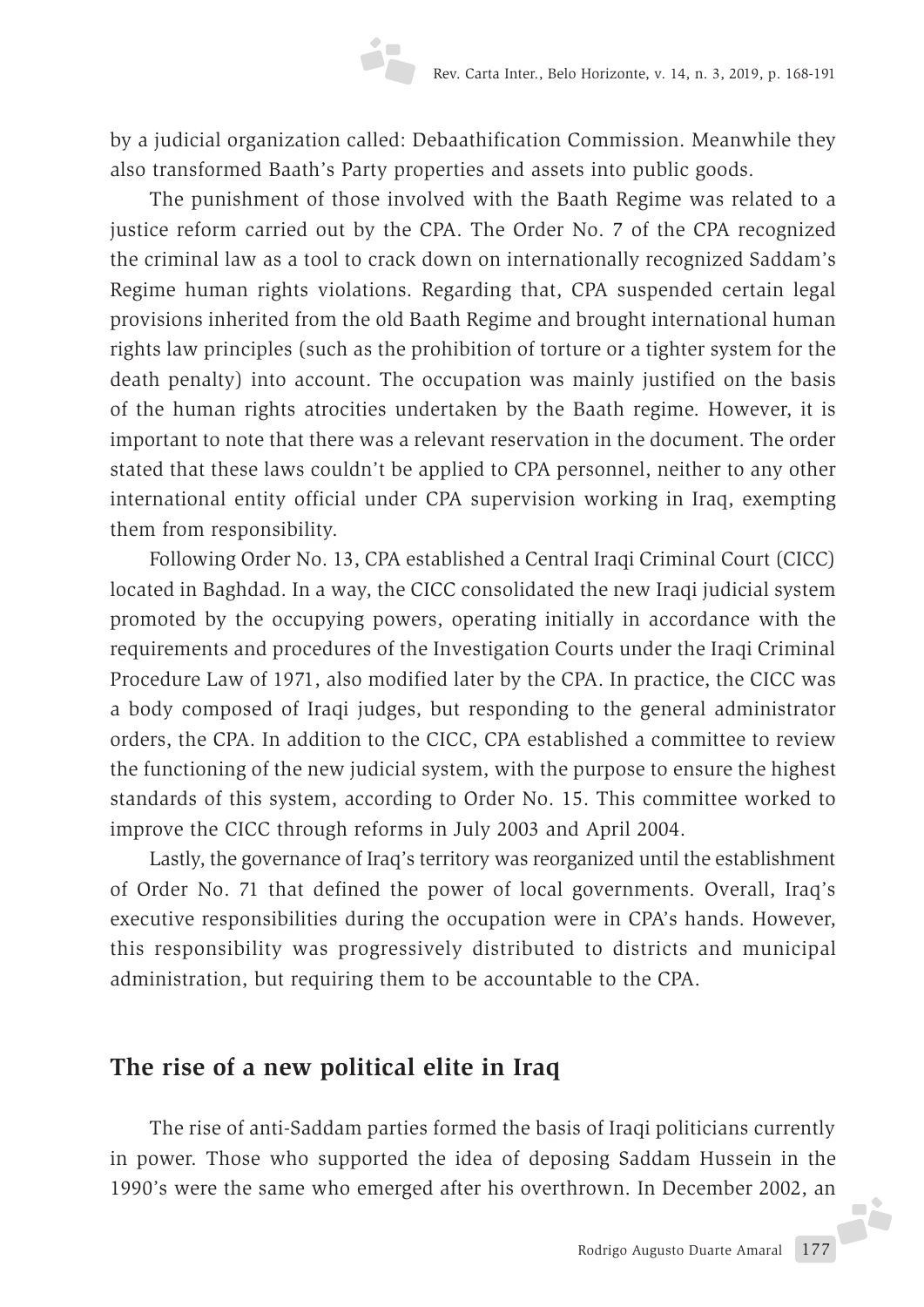Iraqi Opposition Conference held in London echoed the Anglo-American desire to overthrow Saddam. Watered by the "war on terror", an Iraq invasion and its restructuring agenda was taking shape. The conference, which was attended by most prominent forces, groups and figures of the Iraqi opposition worked under the motto: "In search of Iraq's liberation and the achievement of democracy", reaffirming the principles of previous correlate events, especially the Salah Al-din Conference of 19926. This happened in accordance with Washington's political discourse in August 2002, which established then an Iraqi Opposition Council composed of senior USA officials and representatives of six Iraqi opposition groups: the two main Kurdish parties, the Kurdistan Democratic Party (KDP) and the Patriotic Union of Kurdistan (PUK); the Supreme Council for the Islamic Revolution in Iraq; the Iraqi National Agreement; the INC; and the Constitutional Monarchy Movement (TALMON, 2013)<sup>7</sup>.

In March 2003, two documents: the Final Declaration of the Meeting of the Coordinating and Monitoring Committee of the Iraqi Opposition and the First Declaration of the Iraqi Leadership Council, set out what would be a group of Iraqis designated to support CPA administration. The first was made to take up the Iraqi Opposition Conference (2002) demands in order to prepare for the liberation of Iraq. It should resolve its political, administrative and security gap, and ensure the best possible representation for the Iraqi people in the international arena and with friendly states — in this case the coalition powers — who wish to cooperate with them. The meeting emphasized the cooperation with the broadest possible forces of Iraqi people to achieve the goal of changing and preparing for the transitional period, which would begin immediately after the collapse of Saddam's "tyrannical" regime. (TALMON, 2013). The second document established the Iraqi Leadership Council (ILC) members, composed by part of the Iraqi Opposition. The ILC would represent the active opposition forces in Iraq, and sought to enjoy the trust and support of the majority of the Iraqi people of all ethnicities. It acknowledged the support of the international leadership for regime change in Iraq, endorsing the interests of coalition powers, and had in his text the aim of bringing the Iraqi people to embrace this new project of power managed by foreign powers (TALMON, 2013)<sup>8</sup>.

ó,

<sup>6</sup> First official meeting of the Iraqi opposition to the Baath Regime.

<sup>7</sup> For more information consult the documents 576 and 577 (TALMON, 2013).

<sup>8</sup> For more information consult the documents 578 and 579 (TALMON, 2013).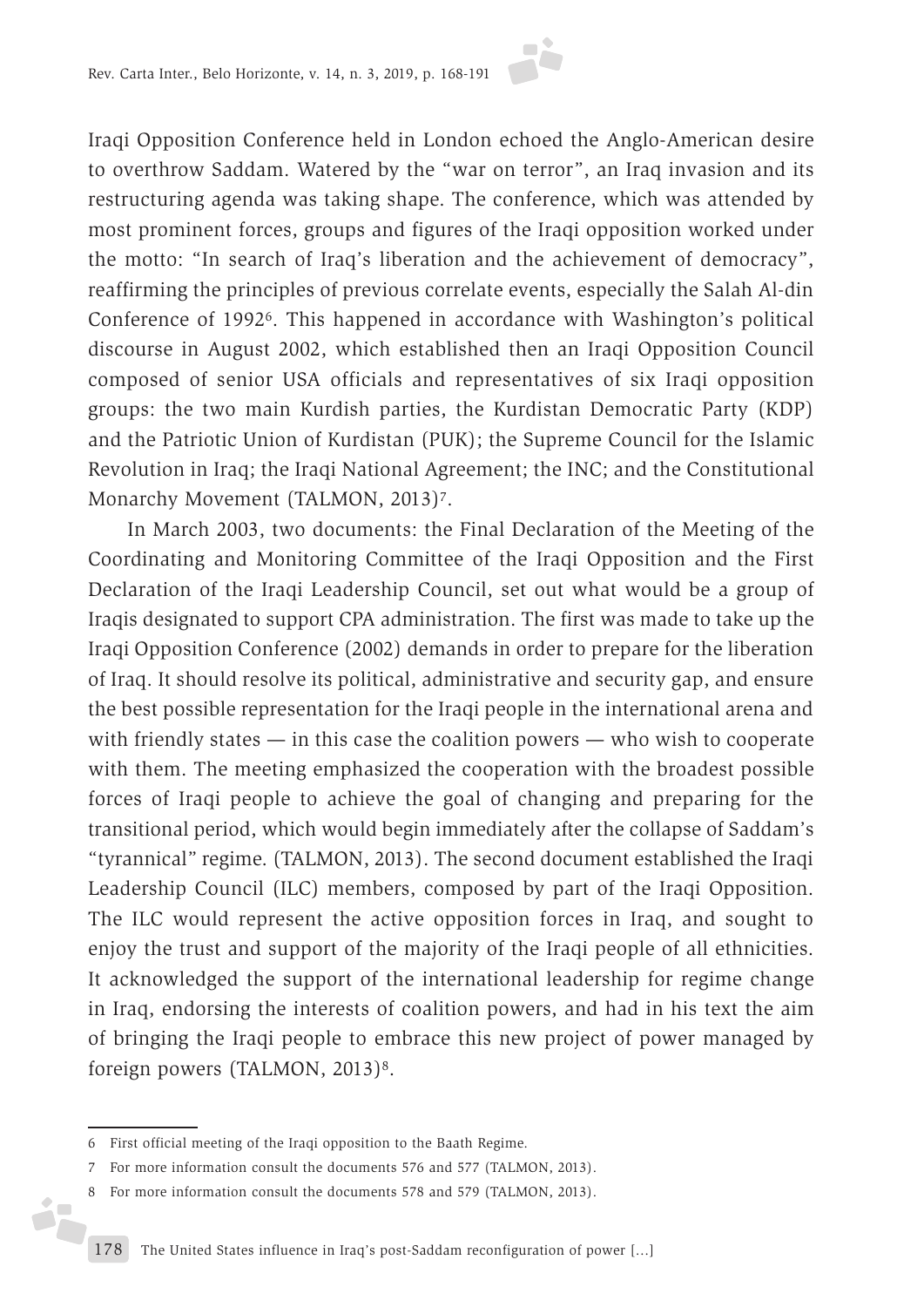In that context, Iraqi Opposition Conference participant's demands were fulfilled in part. With the Saddam's overthrow, they became the Council of Iraqi political parties — without the Baath Party — endorsing the American transition project through CPA. The executive, legislative and judicial exercise of CPA in the hands of foreigners testifies that the reconstruction process didn't go as initially envisaged by the members of the Iraqi Opposition. In spite of that, a political transition did in fact occur, and CPA foresaw the transition briefing for an interim Iraqi government, prompting Council of Iraqi political parties members to support the government provisionally led by the USA leadership. In July 2003, the ILC declared its full support for the creation of a governmental council, the IGC, also composed largely by former Iraqi Opposition, finally entering in the occupied Iraqi political system (TALMON, 2013)<sup>9</sup>.

Those who participated in the meetings in 2002, as well as the IGC members and its multiple committees of 2003, were mostly the same individuals that also became representatives of the Interim Government of Iraq (2004). This proves that the political elite opposed to Saddam Hussein were the same who become Iraqi political agents after the transition of power. Some examples of former Iraqi Opposition members were: Ayad Allawi, chosen as Iraqi Prime Minister after the dismantling of the CPA and also participated in meetings prior to the USA invasion; Iraqi President (2004-2005) ShaykhGhazi M. Ajilal-Yawar; the former Interim Government vice president, Ebrahimal-Jafari (al-Jaafari) also elected as Prime minister in 2005.

Some Iraqi Opposition members stepped up to the IGC's country politics, such as Ahmed al-Chalabi, INC's leader, expelled from Iraq in 1996, who returned to Baghdad after Saddam's overthrow. Jalal Hisam al-Din al-Talabani, from KDP, who would later became the first non-Arab president of Iraq; Abdul Aziz al-Hakim, the Supreme Council for the Islamic Revolution chief leader in Iraq, the most important Shiite opposition group; Ayatollah Mohammed Bahr al-Ulloum, a Shiite who was exiled in London in 1992 as a political activist from the Baath party. All of them were also members of the IGC Presidential Board.10 It is also possible to highlight members of the Iraqi opposition who received important functions in public bodies. Hajim M. Al-Hasani a moderate Sunni would be chosen Minister of Industry and Minerals in 2004. Likewise, Adil Abdul Mahdi member of the Shiite

<sup>9</sup> For more information consult the document 581 (TALMON, 2013).

<sup>10</sup> Only Dr. Adnan al-Pachachi, Mr. Massoud Mustafa al-Barzani and Dr. Mohsen Abdel Hamid, were Presidential Board members and had no direct link to the Iraqi Opposition prior to the occupation.F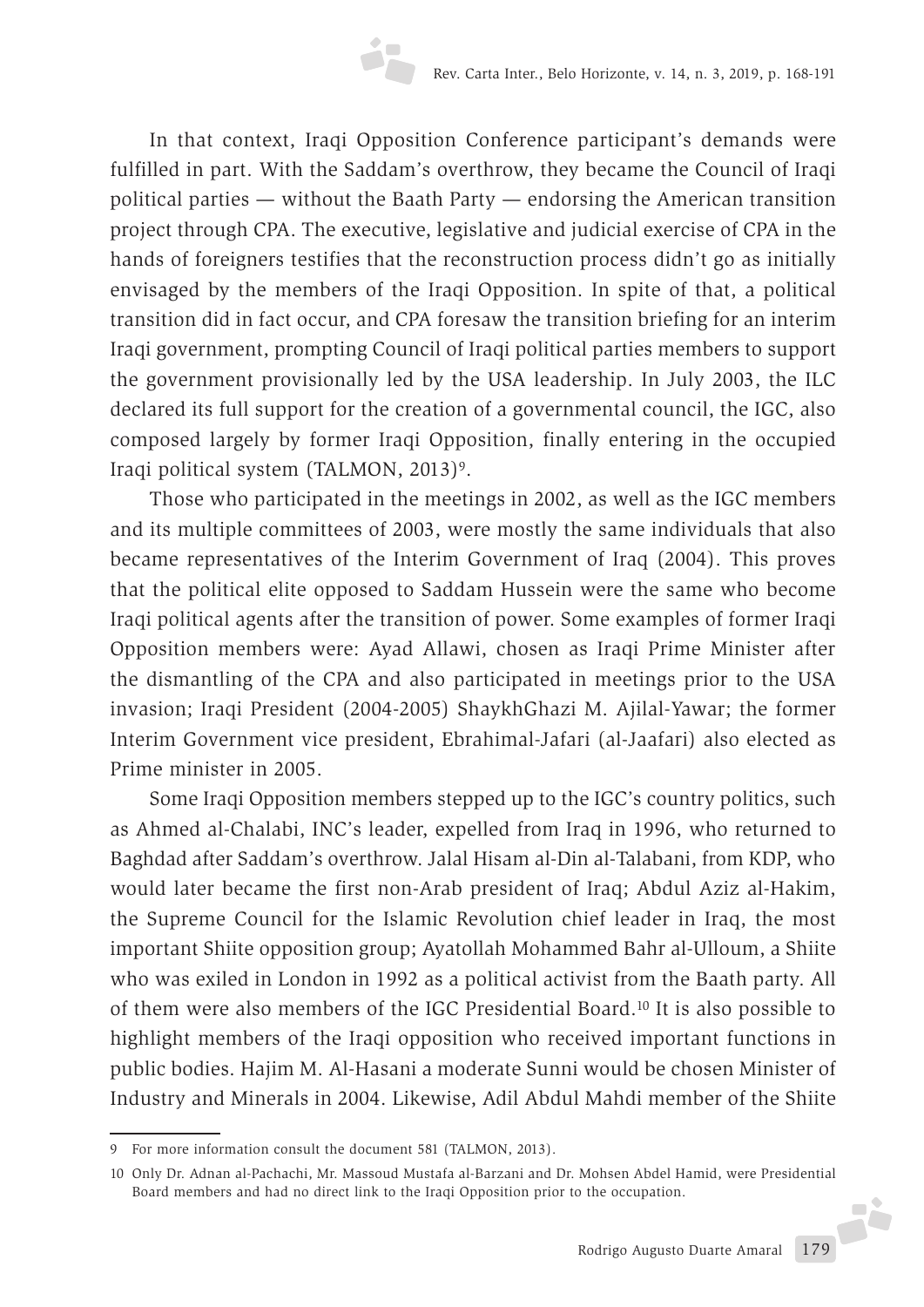Supreme Council for Islamic Revolution in Iraq, would be chosen as Minister of Finance in 2004. Ezzedine Salim, a member of the Iraqi Dawa Movement from 1980 to 2004, became an IGC member. Hoshyar Mahmud Mohammed Zebari, a KDP member became Iraq's Foreign Minister from 2004 to 2014. Finally, Younadim Yousif Kanna an Assyrian Christian from northern Iraq, became member of the IGC — the only Christian one.

This exercise of identifying the members of the Iraqi institutions that supported CPA's occupation is important because it reveals a fundamental element. To legitimize the action of the international powers in Iraq, CPA needed the Iraqi society support, finding local allies and carrying out their political-economic power project in Iraq. It was planned and executed in cooperation with them, as the IGC worked together with the CPA during the occupation. After the formal occupation, some of these Iraqis remained in power, following an Anglo-American agenda, initially with the Interim Government of Iraq and later with members of former ruling elite in power.

Therefore, the links between the USA, the UK and Iraqi elite members, originally as Iraqi Opposition and later as IGC, demonstrate the political maneuver well articulated by the powers and the old opposition elite. The movement consisted in support political elite in Iraq that could represent West powers interests. (AMARAL, 2017).

# **Legal determinants for the CPA power transition to the Interim Government in Iraq**

To shape Iraq as an ally, the CPA not only supported the establishment of a political elite partner, but also set legal parameters for a new political structure.

In order to pave the way for the transfer of power in Iraq after CPA's leaving, the Coalition helped the IGC to develop the Law of Administration for the State of Iraq for the Transitional Period, also known as Fundamental Law, in March 2004. On June 8, 2004, UNSC Resolution 1546 provided international support to move forward with this process, stating that by 30 June CPA would cease to exist and Iraq would reaffirm its full sovereignty (USA, 2004b). In addition to this Fundamental Law, the CPA's Order No. 100 determined the conditions to facilitate an orderly transfer of full governing authority to the Iraqi Interim Government on 30 June 2004. Despite this transfer of power, it is possible to identify some elements in these legal determinations that consolidate the USA and British "permanence" in

ó,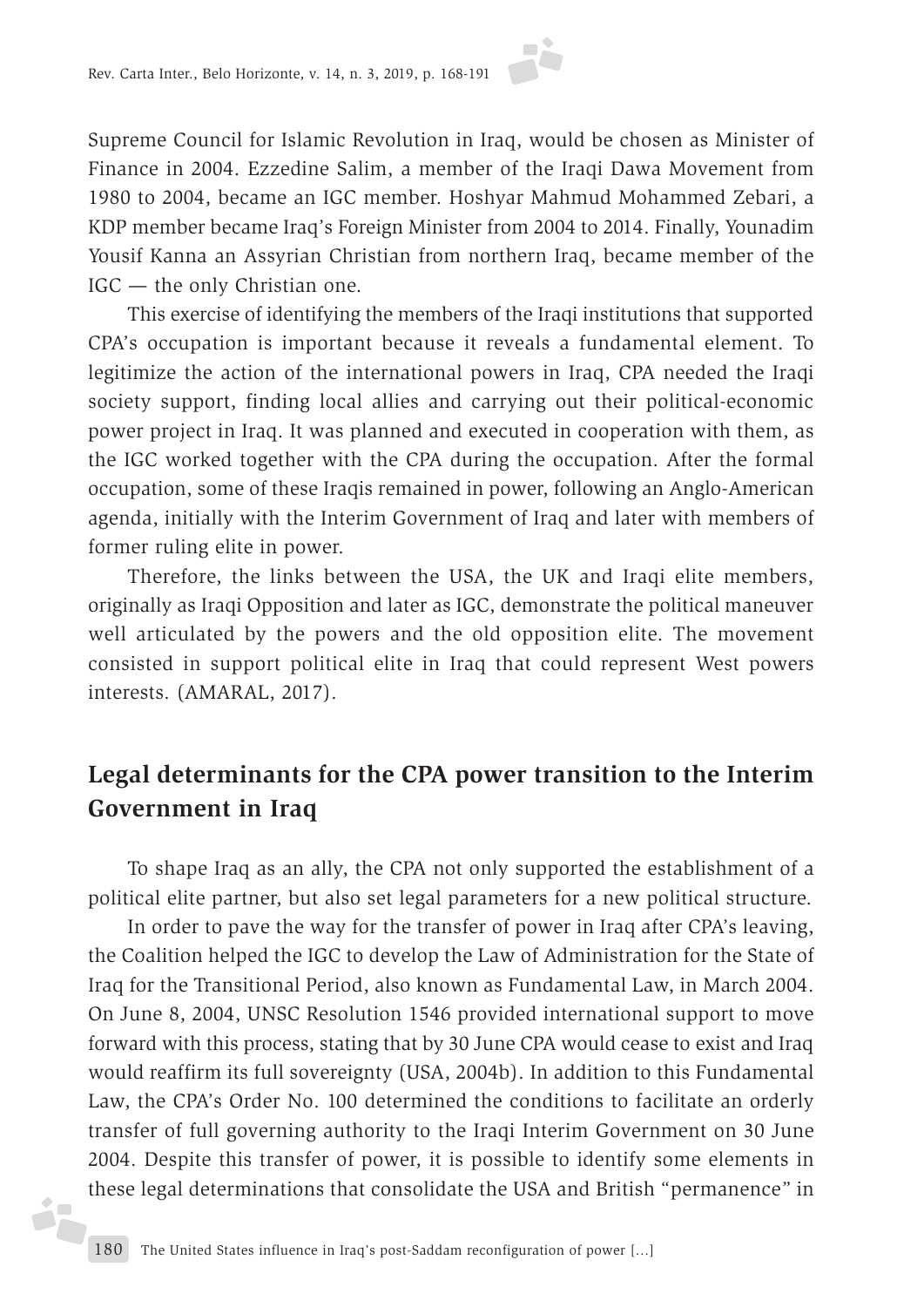Iraq, either directly, with the maintenance of the military presence in the country, or indirectly, with benefits and economic and commercial privileges, through the maintenance of a liberal economic market system, built over the 14 months of CPA in power. This was established mainly in the final period of CPA's presence as the country's highest authority.

In November 2003, Paul Bremer (CPA's commander) and Secretary Rumsfeld were already discussing a strategy for Iraq's political transition. Basically, Bremer noted the need for a transitional constitution or "basic Law" that should be drafted by the IGC, planning direct elections to fill the legislative and/or executive bodies created by this transitional constitution at the mid-year of 2004. On the basis of this transitional constitution, the new Iraqi government would have the responsibility of drafting a permanent constitution. In his letter to Rumsfelsd, Bremer acknowledges that initially the elaboration of the permanent constitution of Iraq had been devised during the work of the CPA in the country. However, since this was not feasible, the best alternative was to prepare a transitional constitution to support the later elaboration of a permanent one (TALMON,  $2013$ )<sup>11</sup>.

Such a proposal took shape on March 8, 2004, when the IGC, after unanimous approval by its councilors, approved the drafting of the Law of Administration of the Iraq State transitional period, known as Transitional Administration Law (TAL) (TALMON, 2013).12 Basically, the TAL contained 62 articles that guaranteed the fundamental rights of all Iraqis — freedom of expression, peaceful assembly, religion and a fair and public hearing by an impartial tribunal —, and described the structure and authority of the Iraqi Transitional Government, Legislative, Executive and Judiciary. Without going into the details, it's important to highlight some elements present in the normative set.

Firstly, according to TAL's Article 59, the multinational force would continue to operate in Iraq in accordance with the provisions of UNSC Resolution 1511. It guaranteed the USA military permanence in the country, having operational control of military and security actions on its territory against militias and insurgents. The purpose was to maintain the Multinational force operating until Iraq reached its public order even after the formal CPA's departure, as described in CPA's Revision of Order No. 17.

Secondly, provides for the distribution of power to groups that were renegades during the Baath rule, such as the Kurds, Turkmen, and other minorities. Plenty

<sup>11</sup> For more information consult the document 231 (TALMON, 2013).

<sup>12</sup> For more information consult the documents 436 and 509 (TALMON, 2013).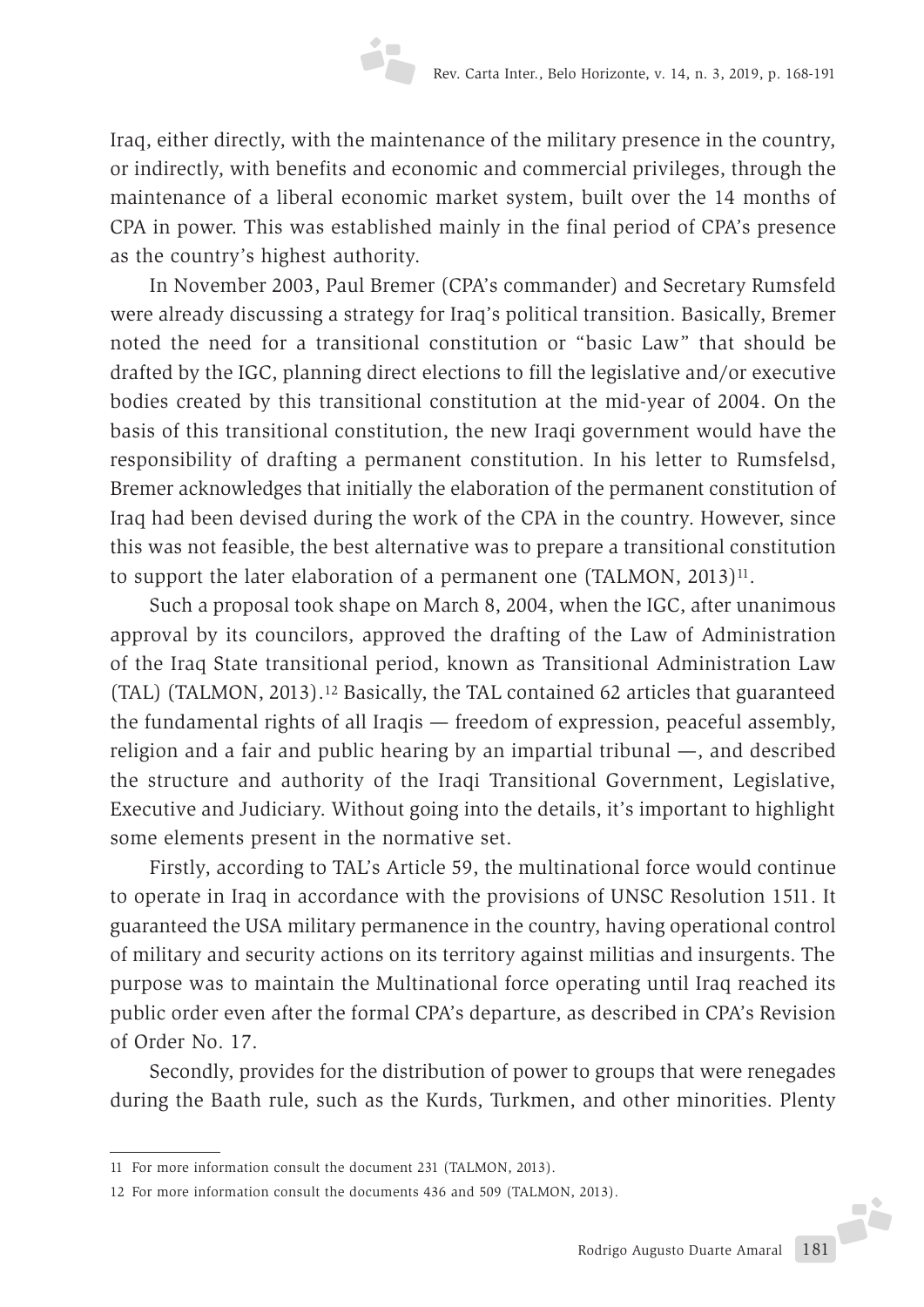of these groups were American's and British's allies, as we had already seen, part of the Iraqi Opposition. Therefore, this could work for the powers as a strategy to maintain Iraq as a zone of influence in Middle East. Also, as part of this "distribution of power", it can be highlighted the attempt to reach agreements with some of the local militias, such as the Kurdish Peshmerga, the Badr Brigade, the Supreme Council for Islamic Revolution militia in Iraq, a Shi'ite Islamic fundamentalist group that has ties to Iran; and Mahdi Army, a follower of Muqtadaal-Sadr, the radical Shi'ite leader. According to the GAO, CPA officials stated that a dialogue was being established with political and militia leaders to encourage their members to play a role in security by joining the Iraqi Armed Forces and the Iraqi Civil Defense Corps (USA, 2004b). For example, CPA negotiated with Kurdish leaders on the transition of Peshmerga members to national security structures, such as civil servants with jobs and pensions. In May 2004, Institutional Order No.91 regulated the existence and activity of some militias and armed forces in Iraq, in addition to the Iraqi officer.

With the establishment of the Transitional Law, President Bush made a statement praising its consolidation: "This law provides a framework for continued cooperation among Iraq, members of the international Coalition, and the United Nations as the Iraqi people make progress towards democracy" (BUSH, 2004. *apud* TALMON, 2013)<sup>13</sup>. It exemplifies how the Transitional Law served to maintain an alliance with the USA and its power project for the region, stating the USA's interest in maintaining a close relationship between states.

More incisively to that argumentation, in its last Institutional Order, the CPA made last revisions to the laws, regulations, orders, memoranda, instructions and directives issued by itself in order to facilitate a transfer of full authority to the Iraqi interim government on 30 June 2004. In its section 3, Order No. 100 determines the revisions of specific provisions of the CPA Orders between 2003 and 2004, highlighting those that must be amended, terminated or changed. It should be noted that the document lists some kind of change for 35% of those Orders (TALMON, 2013)14.

In addition to the proposals officially stated in the documents, highlighting the objectives of economic reconstruction, political stability and security of the country, the CPA administration period in Iraq largely served to prepare the ground for maintaining the influence of the international powers in Iraq. The CPA was able to consolidate the Anglo-American power project for the country in the sense

ó,

<sup>13</sup> For more information consult the document 558 (TALMON, 2013).

<sup>14</sup> For more information consult the document 124 (TALMON, 2013).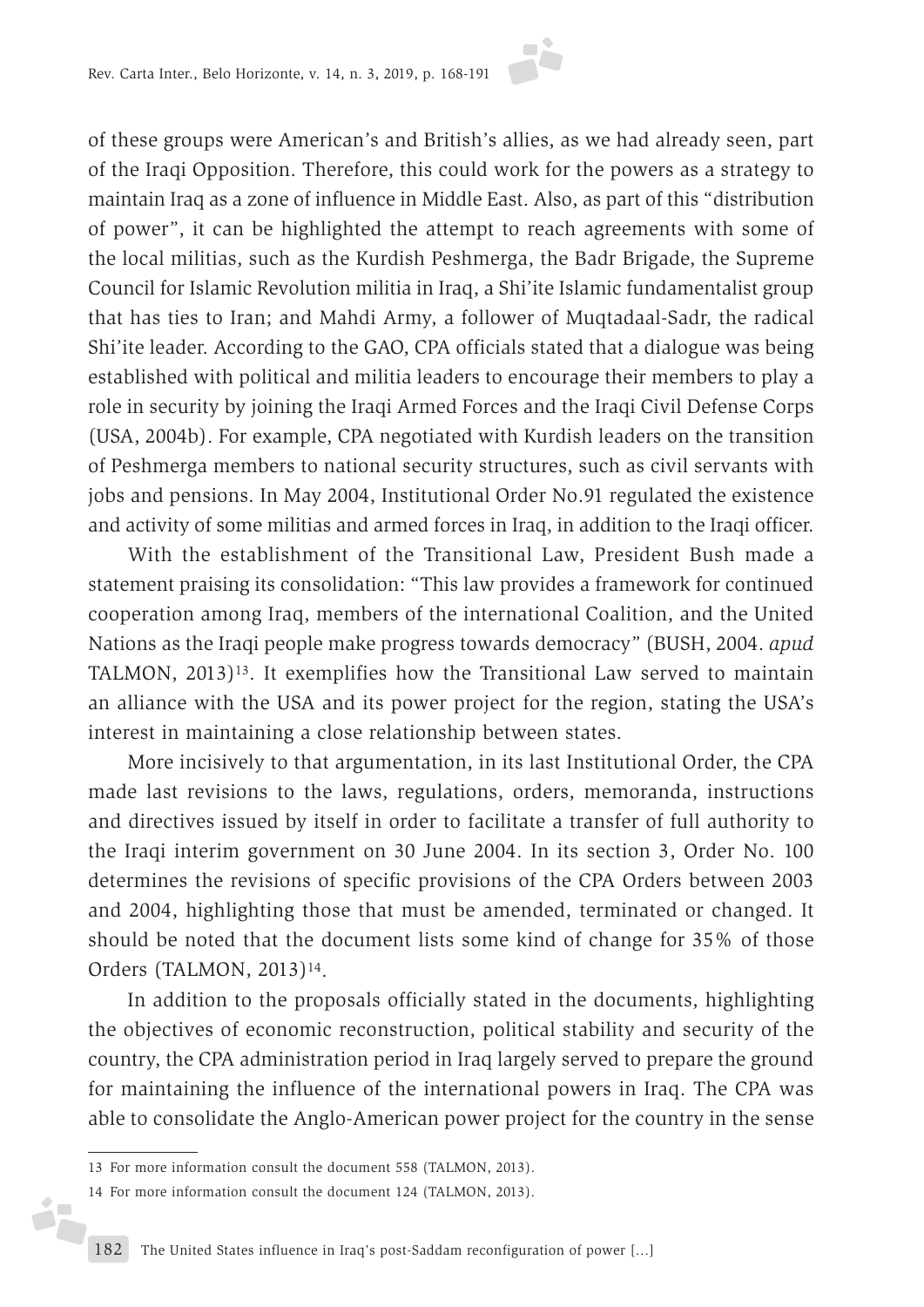that there was a transition of power from the previous political elites (Baath party) to the allied political elites (formerly Iraqi Opposition), which came to represent local government, re-establishing a good bilateral relationship between USA/Iraq and Great Britain/Iraq.

# **The statebuilding of a political unstable State**

Even after the CPA mandate ended, USA kept its presence in Iraq. Militarily by maintaining the multinational force commanded by the USA, until 2011, to consolidate Iraq's security and defense structure rebuilt. And also holding the economic ties still linked to Iraqi reconstruction.

In 2004 the USA disbursed US\$ 2.2 billion in funds for Iraqi civil projects, equivalent to US\$28 per civilian (HERRING; RANGWALA, 2006). Since July 2004, nearly a quarter of the US\$ 18.4 billion destined by fiscal year 2004, has been realigned from electricity and water projects to projects for safety, economic development and immediate impacts. As of March 2005, the USA and international donors committed US\$ 60 billion to Iraq's security, governance and reconstruction efforts, of which the USA provided about U\$ 24 billion. (USA, 2005). In 2006, GAO stated that most of these efforts for Iraq's reconstruction and financial relief since 2003 were being conducted through contracts awarded by the Department of Defense (DOD), Department of State and the USA Agency for International Development (USAID), accounting 98% of the financial obligations to the Iraq Relief and Reconstruction Fund.

In 2008, a bilateral agreement ratified by both representative governments, known as the Strategic Framework Agreement (SFA), reinforced political, economic, cultural and security ties between USA and Iraq. According to the USA government, this agreement was designed to help the Iraqi people take their stand and strengthen Iraqi sovereignty, while protecting USA interests in the Middle East (USA, 2008). Also at the end of 2008 the Security Agreement stated security and defense cooperation guidelines between the countries, referring to what would be the latest military guidelines on the presence of USA forces in Iraq. It was determined that the USA would withdraw all of its troops from Iraq by the end of 2011 (USA, 2008), as it actually happened. The signing of the SFA and the Security Agreement in January 2009 consolidated a milestone in the relationship between them, since it would change the process of US assistance in direct reconstruction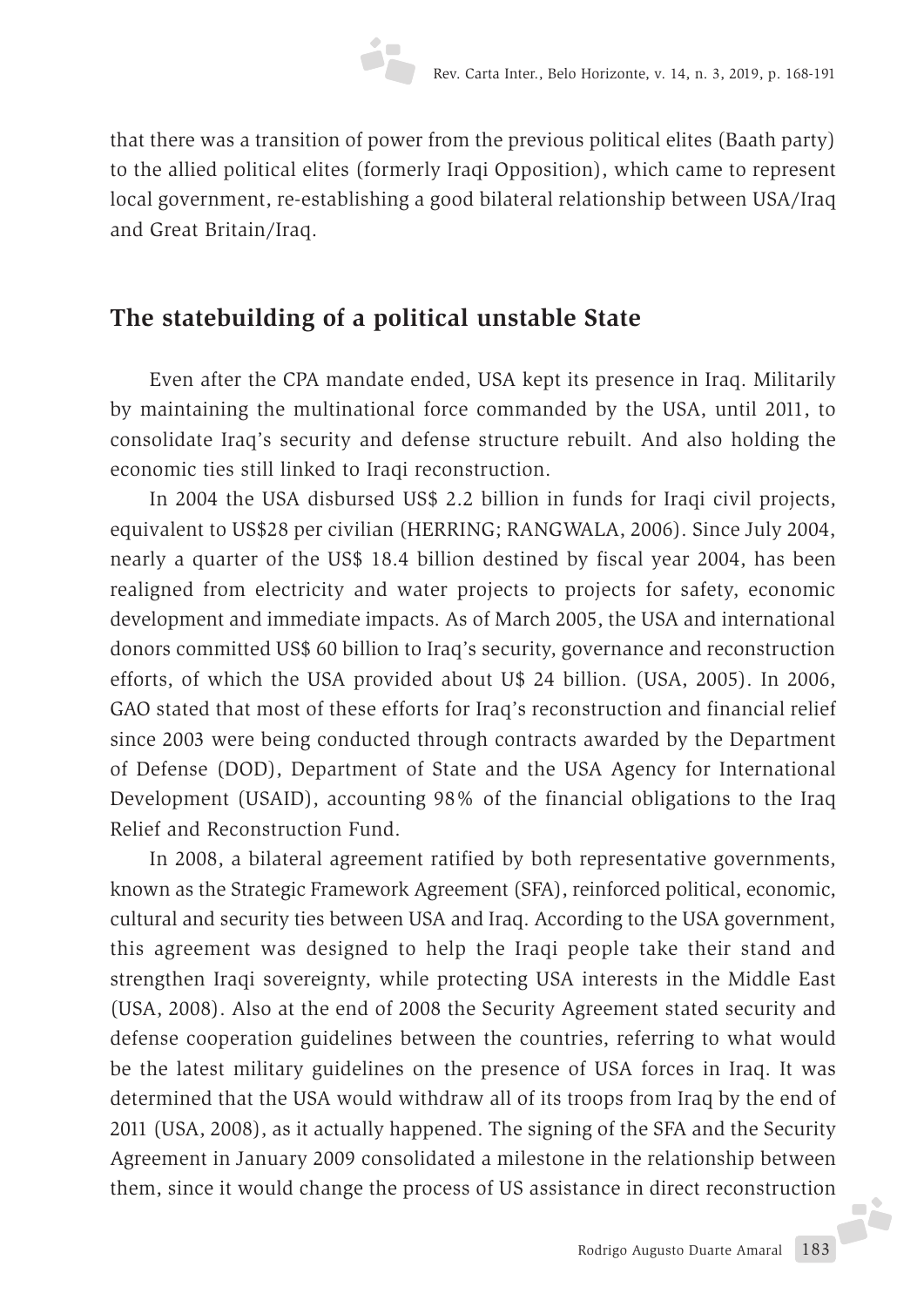of Iraq, to build Iraq's capacity to effectively rebuild and self-govern (USA, 2018). This should change the relationship between the countries from dependency to a bilateral balanced relationship.

Nevertheless, all this investment in Iraq never stabilized its political structures, nor did it turn the relationship between USA and Iraq into a balanced one. There are plenty facts that show why Iraq's fragmentation remains despite the reconfiguration process of its political-economic structure. Despite the effort, fifteen years after the USA formal occupation, Iraq remained politically unstable. The presence of insurgent groups against international interference, the rise of Islamic State, the resumption of Iraq Kurdistan interest for independence are some examples of posterior political crisis in Iraq.

During the presence of USA officials in Iraq, it's estimated that insurgent forces have grown by 5,000 insurgents from 2003 to mid-year 2004. With the CPA's exit, but the maintenance of USA military's in the country, was estimated that there were between 12,000 and 16,000 insurgents in the country, thus an increasing rate of civil resistance (CORDESMAN, 2004). At least nineteen groups may be identified, dividing them in three categories (HASHIM, 2005):

| Secular Nationalist/<br><b>Tribal Groups</b>                                 | <b>Insurgent Organizations</b><br>that incorporate nationalist<br>and religious elements | Groups defined largely<br>by their religious tendencies              |
|------------------------------------------------------------------------------|------------------------------------------------------------------------------------------|----------------------------------------------------------------------|
| General Command of the<br>Armed Forces, Resistance<br>and Liberation in Iraq | Higher Command of the<br>Mujahideen in Iraq                                              | Jaish Ansar al-Sunnah                                                |
| Popular Resistance for the<br>Liberation of Iraq                             | Munazzamatal-Rayat al-Aswad<br>(Black Banner Organization)                               | Mujahideen Al Ta'ifa al-Mansoura<br>(Victorious Sect)                |
| Iraqi Resistance and<br>Liberation Command                                   | Unification for the Liberation<br>of Iraq                                                | Jihad Brigades/Cells                                                 |
| Revolutionary Armed Forces<br>of Iraq Al-Anbar                               | National Front for the<br>Liberation of Iraq                                             | Mujahideen Battalions of the Iraqi<br>Salafi Group                   |
| <b>Nasserists</b>                                                            |                                                                                          | Armed Islamic Movement of Al<br>Qaeda Organization, Fallujah Branch. |
| HarakatRa's Al Afa (Snake<br>Head Movement)                                  |                                                                                          | Jaish Muhammad                                                       |
| Al Awdah (The Return)                                                        |                                                                                          | Islamic Army of Iraq                                                 |
| General Secretariat for the<br>Liberation of Democratic Iraq                 |                                                                                          |                                                                      |

**Table 1 – Insurgent Groups during the Occupation by Category**

Prepared by this author from the work of Ahmad Hashim (2005).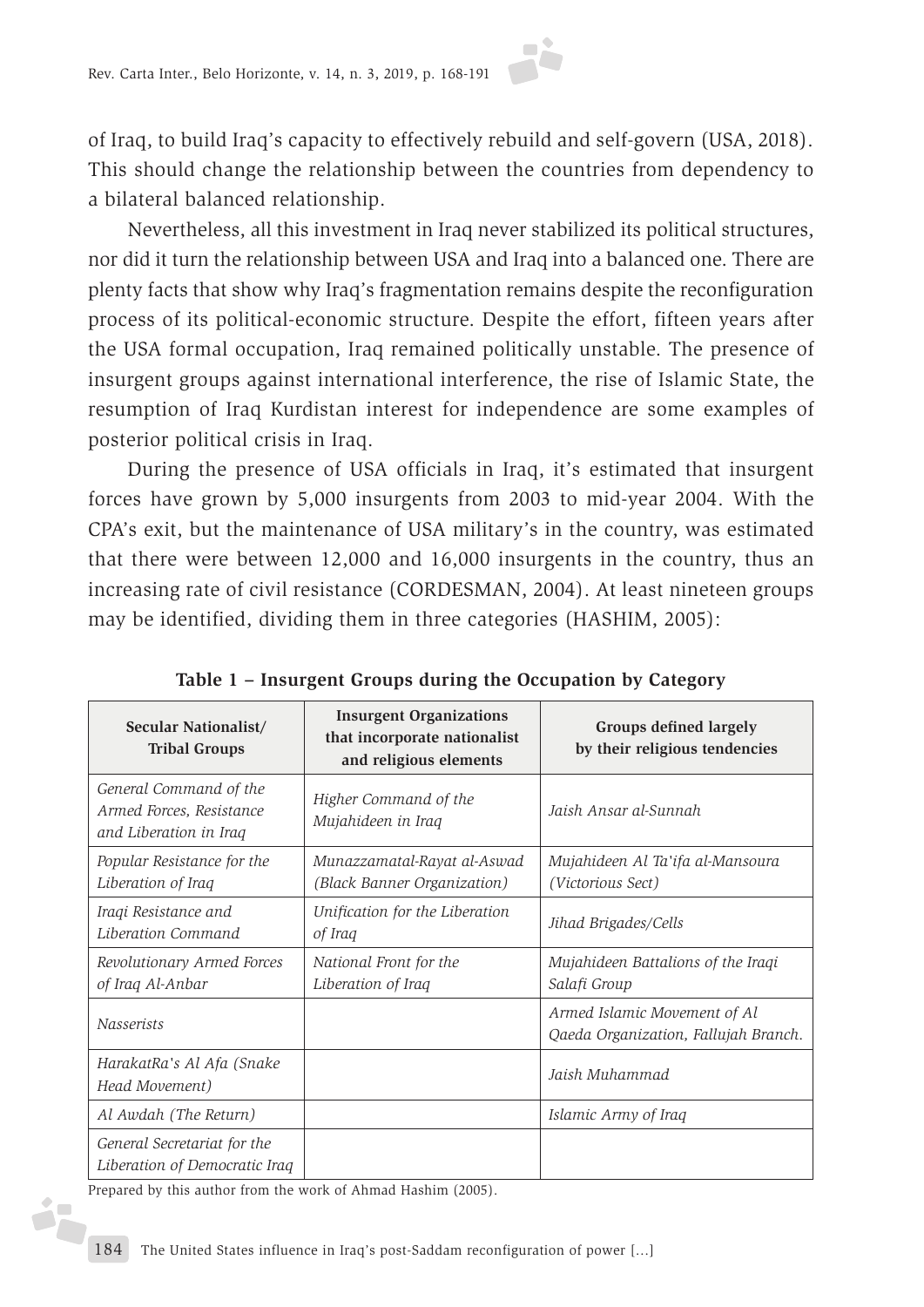The Iraqi insurgency wasn't a united movement led by a leadership with a single ideological vision. Instead, it involved former regime loyalists, Iraqis resentful of foreign occupation, foreign and domestic Islamic extremists, and elements of organized crime to sustain them economically. Even after an Iraqi government election in 2005, these insurgent groups maintained their resistance.

Between 2008 and 2013, Iraq had 36,000 civilian deaths from violence. This data demonstrate a great reduction in the actions of the insurgent groups in the Iraqi territory, while in 2006 and 2007 the number of deaths was 55,000 (IRAQ BODY COUNT, 2019). However, this wasn't a result of improving the Iraqi defense and security structure. And the rise of *Islamic State (ISIS)* (2013) showed its weaknesses. *ISIS* represented the largest enemy of post-occupation Iraq, taking in its apex in 2015 almost 30,000 combatants (almost half of them in Iraqi territory) and taking for itself a great amount of Iraq's territory, mainly in the country's west and north.

The rise of the *ISIS* in Iraq came from the group formed by Abu Musab Al Zarqawi, which worked in northern Iraq in early 2000's. During the 2000's Zarqawi's group thrive in six provinces with heavy Sunni populations: Anbar, Nineweh, Salah-al-Din, Diyala, northern Babil, and Baghdad. As the Shia Arab majority in Iraq began to assume control of the state, concomitantly with the USA-led CPA implementing de-Baathification and Iraqi's Army dissolution, many Sunni found themselves unemployed and disenfranchised from the government they once controlled. These conditions fed the rise of the diffuse Sunni insurgency and later, *ISIS.* (JONES *et al*, 2017).

*ISIS* control peaked in fall 2014 at an estimated 6.3 million people, or 19% of the population. Most of this territory (58,372 km2) was in the provinces of Anbar, Ninawa, Kirkuk, and Salah ad Din. By winter 2016–2017, the Iraqi security forces—aided by Sunni, Shi'a, and Kurdish militia, Iran, the USA, and other allied forces—took back territory from an overstretched *ISIS* in Mosul, Sinjar, Bayji, Tikrit, Ramadi, and other cities. *ISIS* territorial control declined to 1.1 million people (an 83% drop) and 15,682 km2 (a 73% decrease) (JONES *et al.*, 2017). An important theme on the context of the war against the *ISIS*, was the resumption of international troops in Iraq in 2015. It was the resumption of international military action in the country just four years after the withdrawal of the last troops (2011), representing the fourth time that Americans intervened in Iraq, in a space of 25 years, but it was the first time that this international intervention came with Iraqi's government consensus.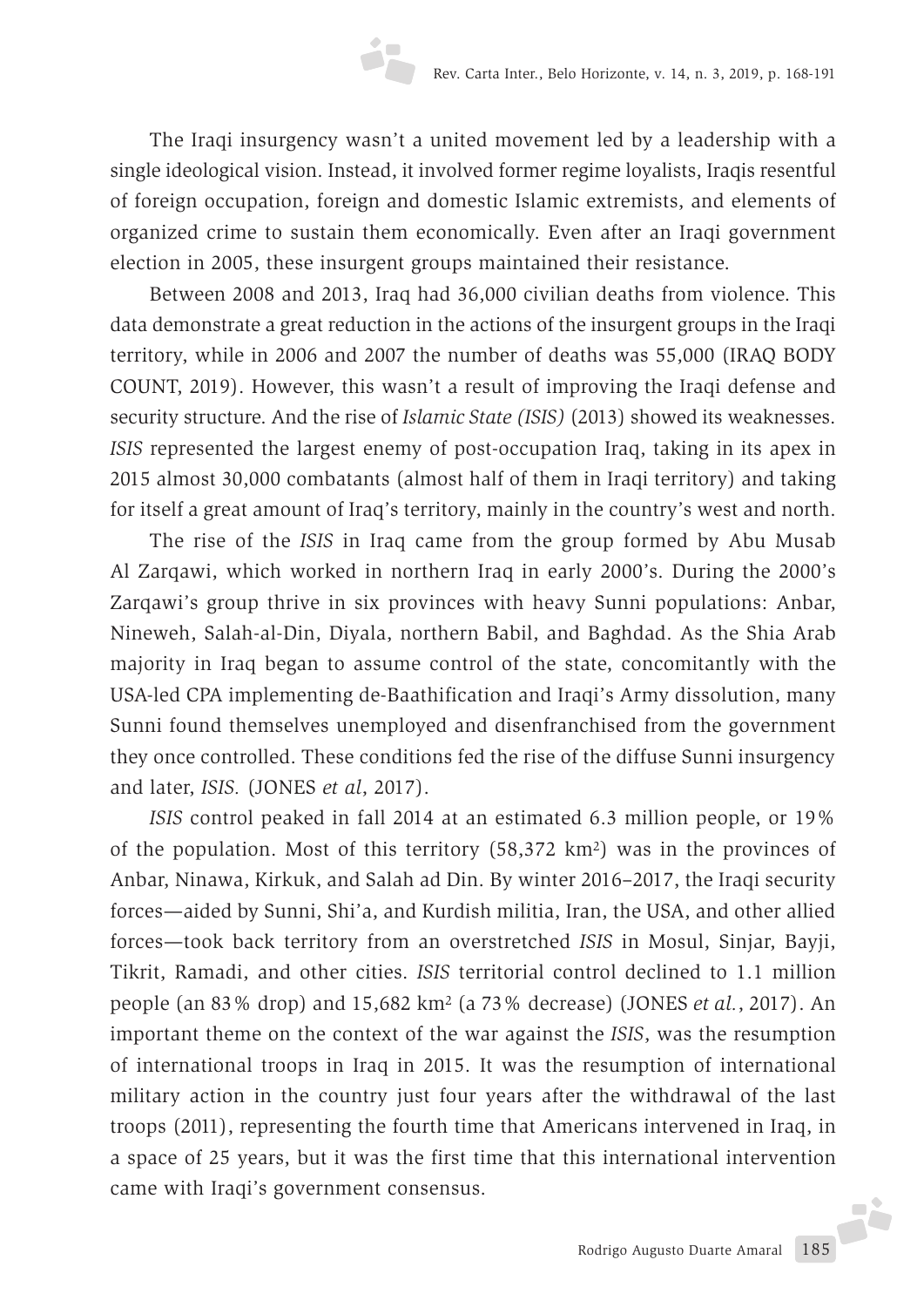By early 2017, *ISIS* controlled 45,377 km2 of Iraq and Syria territory, but with international support combined with local resistance, by mid-year, the Iraqi Prime Minister went to Mosul to announce the victory over *ISIS*. It was estimated that the removal of the explosives from Mosul and the repair of the city in the next five years would require U\$50 billion (USA, 2018). Therefore the statebuilding project that characterized most of international presence in Iraq as consequence of the USA-led invasion in 2003 remained, as a new international coalition works for rebuilding some of the most important Iraqi cities (as Mosul, Tikrit and Fallujah).

Besides the enormous crisis caused by the *ISIS* since 2013, another factor of instability was the resumption of Iraq Kurdistan interest for independence. Actually, this theme isn't new to Iraqi political reality. At least since the 1960s, when Mustafa Barzani (father of Massoud Barzani, KDP leader) led the Kurdish insurgency in Iraq, the independent Kurdistan movement exists, alternating moments of conflict and peace with Arabs in Iraq. It was only in 1992 that Iraqi Kurdistan became a region with relative autonomy when, after the Gulf War, the Baath government completely removed its military from the region, allowing the region to function autonomously.

On September 2017, the Kurdish region of Iraq held a referendum over independence. The results indicated that 93% voted for the "yes", representing a strong symbolic value, even if it wasn't binding. The referendum also reopened an old debate on the borders between Kurdish regional government and the rest of Iraq. Iraqi Kurds have claimed an enlarged territorial area that would cover a part of the city of Mosul and the entire Kirkuk, both unofficially controlled by the Kurds since the fight against *ISIS*. Both cities have high population density and are relevant to Iraqi economic development. Mosul (5th largest Iraqi city) was reconquered in July 2017 with the active Peshmerga's participation against *ISIS*, "securing" the city since then. While Kirkuk concentrate the second largest Iraqi oil reserve behind Basra in the south of the country. In addition to the Kurdish provinces that make up the Kurdistan Regional Government (Erbil, Dahuk, Sulaymaniyah and Halabja), they also included the annexation of other provinces cities such as Khanagin, Jalawla, Mandali and Diyala.

The referendum not only represented another issue over Iraq's political crises, but also had an impact over the election process — the great symbol of democracy and popular participation — that was expected in September 2017. In Iraq the fifth election happened in May 2018 following the postponement caused by *ISIS* conflict consequences and the popular referendum for the independence

j.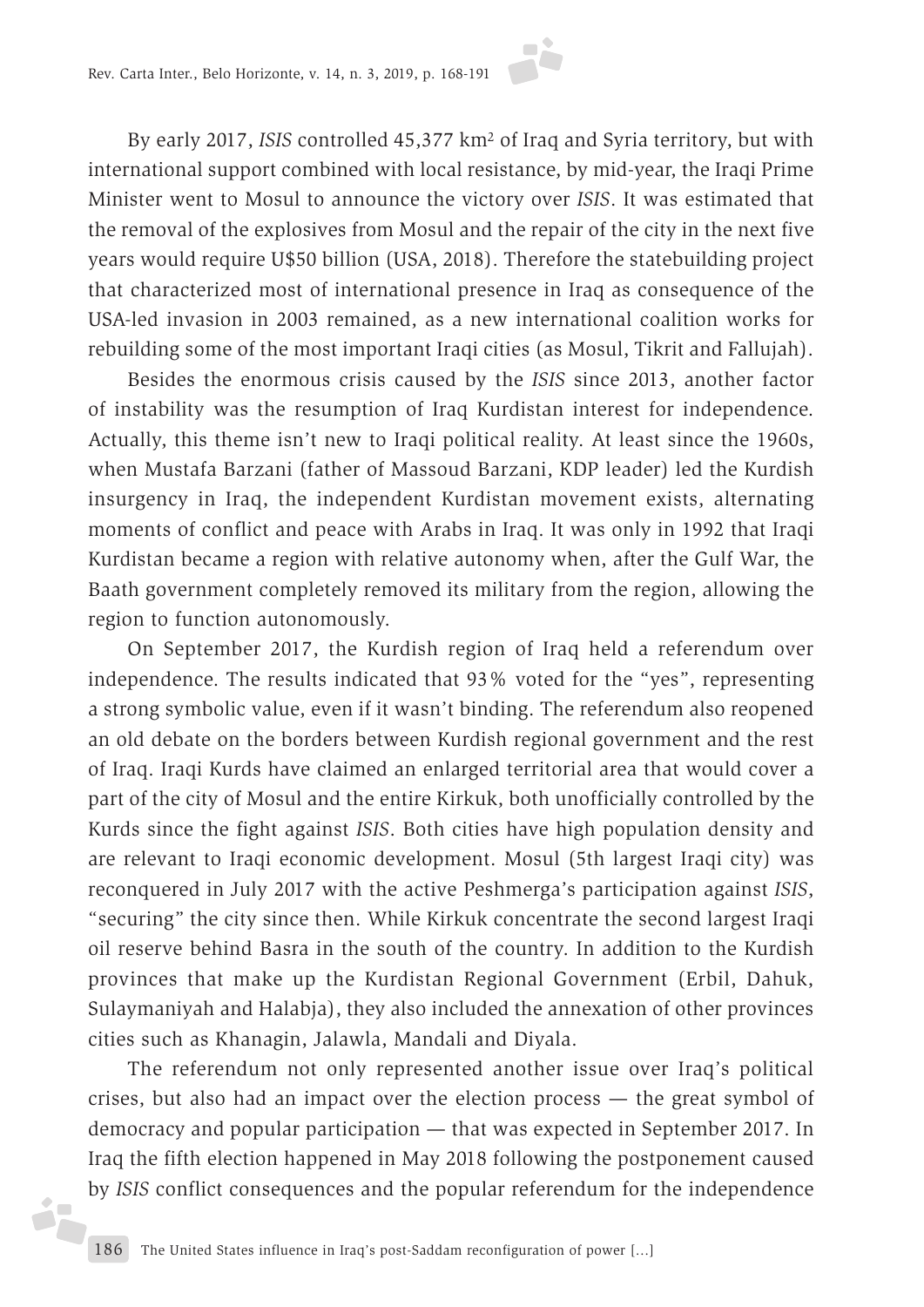of Iraqi Kurdistan. The election was also delayed as Iraq's largest Sunni coalition, *Muttahidoon (United for Reform)*, called for a further six months delay to allow displaced voters to return to their homes. Almost 6 million people were displaced since *ISIS's* rise in 2014 and some 2.6 million remained displaced at the beginning of 2018 (UN, 2018).

At the elections, over half of Iraqi voters did not vote. Only 44.52% citizens attended the polling stations, a historically low turnout. The elections decided the Council of Representatives members with the victory of Sadr Sairoon Alience, a shiite political coalition led by Muqtada al-Sadr and composed by its own party and six other legends, who won 54 of Parliament's 329 seats. After the counting, some groups advocated for the elections cancellation, alleging falsification in votes counting and lack of popular presence in the election due to the instability of several regions post-*ISIS*. Therefore, the Iraq's Federal Supreme Court decided to review the votes from areas where results were contested. This recounting process, as said by the Commission spokesman Laith Hamza, was taken by all managers of polling stations and offices where there have been complaints, with the presence of representatives of the UN, political blocs, as well as representatives of the candidates15. This scenario shows the distrust and political instability still present in the country, evident in the most important mechanism of democracy, the general elections.

### **Conclusions**

After Hussein's deposition, Iraq shows difficult in emerging as a regional power, as it were by the 1970's. The main "goal" of the statebuilding process was to make Iraq become a USA influenced country, but the consequences also demonstrate its inability to sustain a firm political state. Despite the effort and all changes in various political and economic structural aspects, almost fifteen years after the USA formal occupation, Iraq remained politically unstable. Actually, the USA-led reconstruction process fragmented Iraqi political structure. The maintenance of insurgent groups against international interference, the rise of Islamic State, the resumption of Iraq Kurdistan interest for independence and the recent troubled election process in 2018, exemplify today's political crisis in Iraq.

**A** 

<sup>15</sup> See: https://www.al-monitor.com/pulse/originals/2018/06/iraq-election-parliament.html. Access 13/02/2019.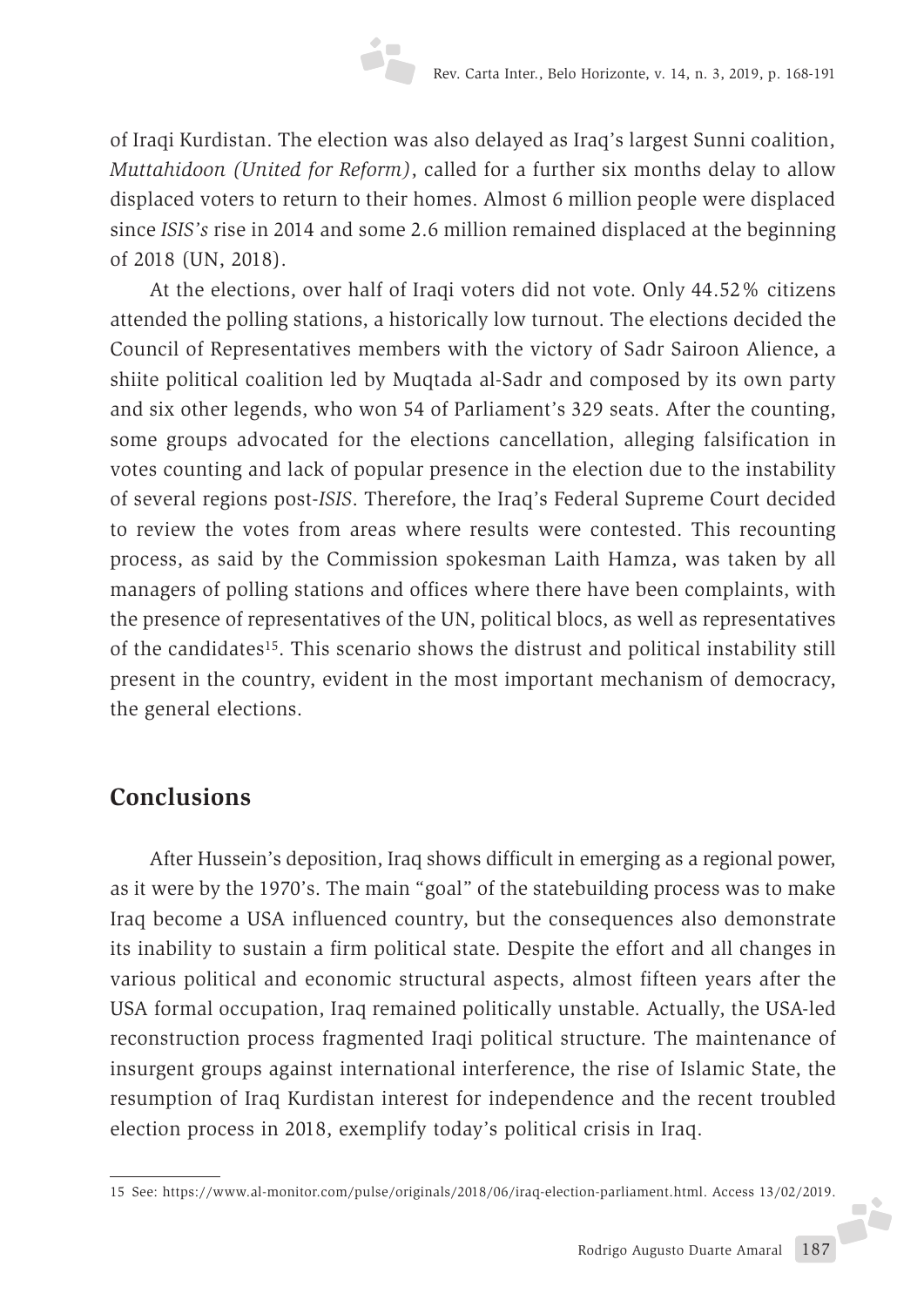Even after the passage of USA power to the Iraqis in 2004, the Americans remained influencing the country. Militarily, the multinational force remained until 2011 in Iraq territory. The process of economic liberalization, since 2003 (which we do not explore in this paper) caused a great boom of international companies in the Iraqi market (AMARAL, 2017). Also, the international aid mechanisms through reconstruction funds remained in the country. In general, Iraq is a global country still with very difficult to politically reestablish itself.

Besides many structural changes, Iraq never reached the democratic and public order status expected by the CPA in 2003. On the contrary, it has presented over the past years: a political segregation with the ban on Baathism; a lack of public security and defense structure unable to contain insurgent enemies a priori smaller than the official Iraqi defense forces; a country with separatist regions still interested in independence (like Iraqi Kurdistan), that could weaken country's military and economic capacity; an finally a fragile democracy, in which one election after another popular turnout rates have been falling sharply.

#### **References**

j.

- AMARAL, Rodrigo Augusto Duarte. Ocupação e Reconstrução do Iraque: a atuação da Coalizão de Autoridade Provisória (2003-2004). 2017. Dissertação (Mestrado em Relações Internacionais) — Programa de Pós Graduação em Relações Internacionais San Tiago Dantas, UNESP; UNICAMP; PUC-SP, São Paulo.
- BARAKAT, Sultan; CHARD, Margaret; JONES, Richard. Attributing Value: evaluating success and failure in post-war reconstruction. *Third World Quarterly*. v. 26, i. 4–5, 2005. p. 831-852. Available in: <https://www.tandfonline.com/doi/abs/10.1080/ 01436590500128063>. Access in: 22 apr. 2019.
- CALL, Charles T. The Fallacy of the 'Failed State', *Third World Quarterly*, v. 29, i. 8, 2008, p. 1491-1507. Available in: < https://www.tandfonline.com/doi/pdf/10.1080/ 01436590802544207>. Access in: 22 apr. 2019.
- CHANDLER, David. The Responsibility to Protect? Imposing the 'Liberal Peace'. *International Peacekeeping.* v. 11, i. 1, 2004, p. 59–81. Available in: <https://www. tandfonline.com/doi/abs/10.1080/1353331042000228454>. Access in: 22 apr. 2019.
- CHITALKAR, Poorvi; MALONE, David. The UN Security Council and Iraq. *United Nations University Working Paper Series*. I.1, United Nations University, 2013. Available in: <https://collections.unu.edu/eserv/UNU:5/wp01\_theunscandiraq1.pdf>. Access in: 22 apr. 2019.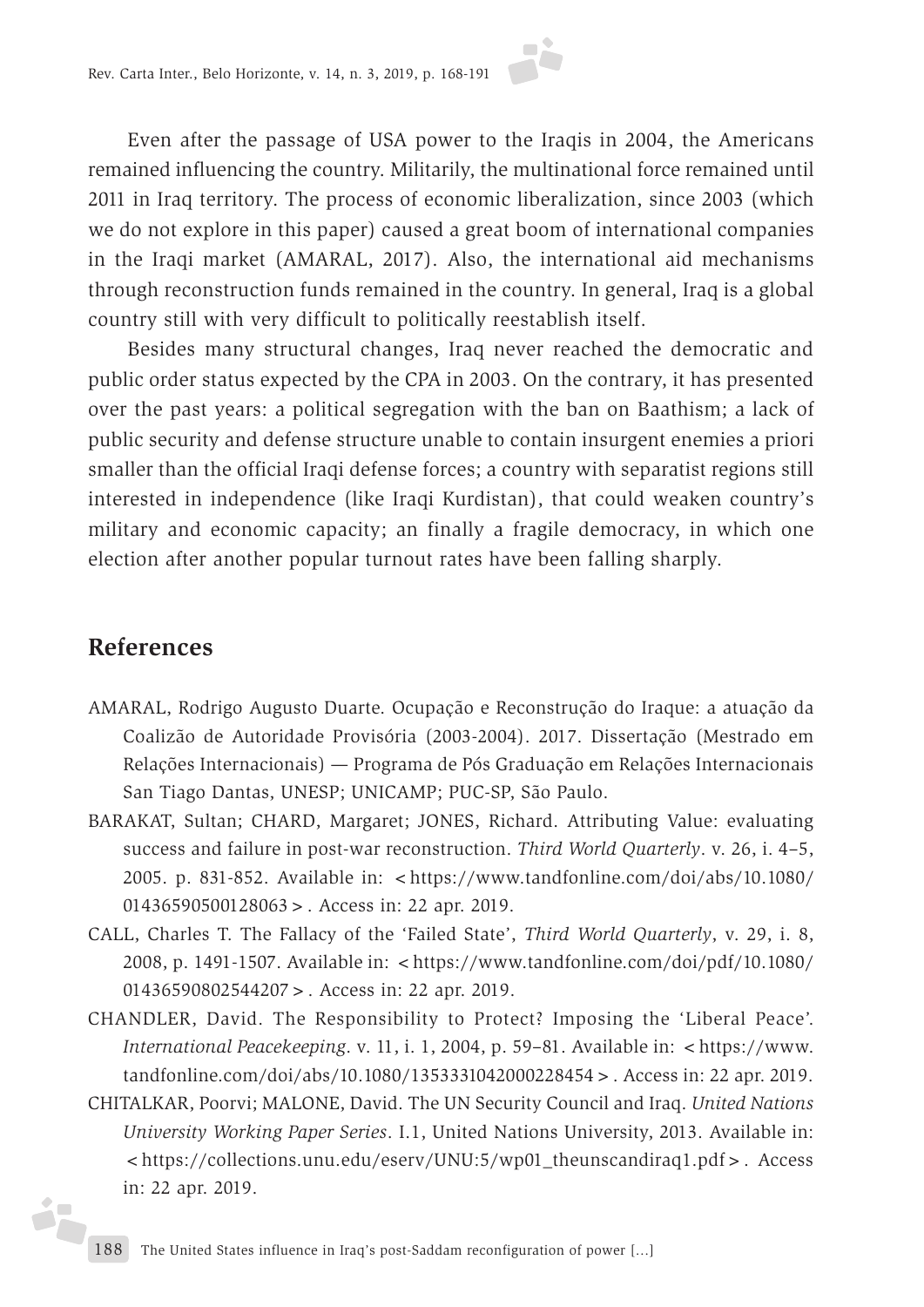COALITION PROVISIONAL AUTHORITY (CPA). *An Historic Review of CPA Accomplishments*. U.S. Embassy-Iraq: Baghdad, 2004. Available in: <https://govinfo.library.unt.edu/ cpa-iraq/index.html>. Access in: 08 mar. 2019.

- CORDESMAN, Anthony H. *The Developing Iraqi Insurgency: Status at End-2004*. Washington DC: Center for Strategic and International Studies, December 2004, p. 1-21. Available in: <http://www.comw.org/warreport/fulltext/0412cordesman.pdf>. Access in: 08 March 2019.
- DAWISHA, Adeed. Iraq: A political History from Independence to Occupation. Princeton: Princeton University Press, 2009.
- DENOUX, G. Iraq. In: Charles Hauss, Comparative Politics: Domestic Responses to Global Challenges. Belmont: Cengage Learning, p. 388-425, 2003.
- DOBBINS, James, *et al*. Occupying Iraq: a history of the coalition provisional authority. Santa Monica: RAND Corporation, 2009.
- FASSIN, Didier. Humanitarian Reason: A moral history of the Present. Berkeley: University of California Press, 2012.

FOX, Gregory H. Humanitarian Occupation. Cambridge: Cambridge University Press, 2008.

- HARRIS, Grant. *The Era of Multilateral Occupation*. Berkley Journal of International Law. v. 24, i. 1. 2006. p. 1-78. Available in: <https://scholarship.law.berkeley.edu/bjil/ vol24/iss1/1/>. Access in: 22 apr. 2019.
- HASHIM, Ahmed S. Insurgency and counter-insurgency in Iraq. London: Cornell University Press, 2005.
- HENDERSON, Anne Ellen. *The Coalition Provisional Authority's Experience with Economic Reconstruction in Iraq: Lessons Identified.* Washington DC: United States Peace Institute of Peace, April 2005. Available in: <https://www.usip.org/publications/2005/04/ coalition-provisional-authoritys-experience-economic-reconstruction-iraq>. Access in: 22 April 2019.
- HERRING, Eric; RANGWALA, Glen. *Iraq in Fragments*: The Occupation and its Legacy. Ithaca, New York: Cornell University Press. 2006.
- IRAQ BODY COUNT. *Database*. 2016. Available in: <https://www.iraqbodycount.org/ database/>. Acces in: 13 feb. 2019.
- JONES, Seth G. *et al*. *Rolling Back the Islamic State*. Santa Monica, California: RAND Corporation. 2017.
- NEWMAN, Edward; PARIS, Roland; RICHMOND, Oliver P. *New perspectives on liberal peacebuilding*. Tokyo; New York; Paris: United Nations University Press. 2009.
- PARIS, Roland. *Saving Liberal Peacebuilding*. Review of International Studies, v. 36, i. 2, April 2010. p. 337-365. Available in: <https://www.jstor.org/stable/40783202>. Access in: 22 apr. 2019.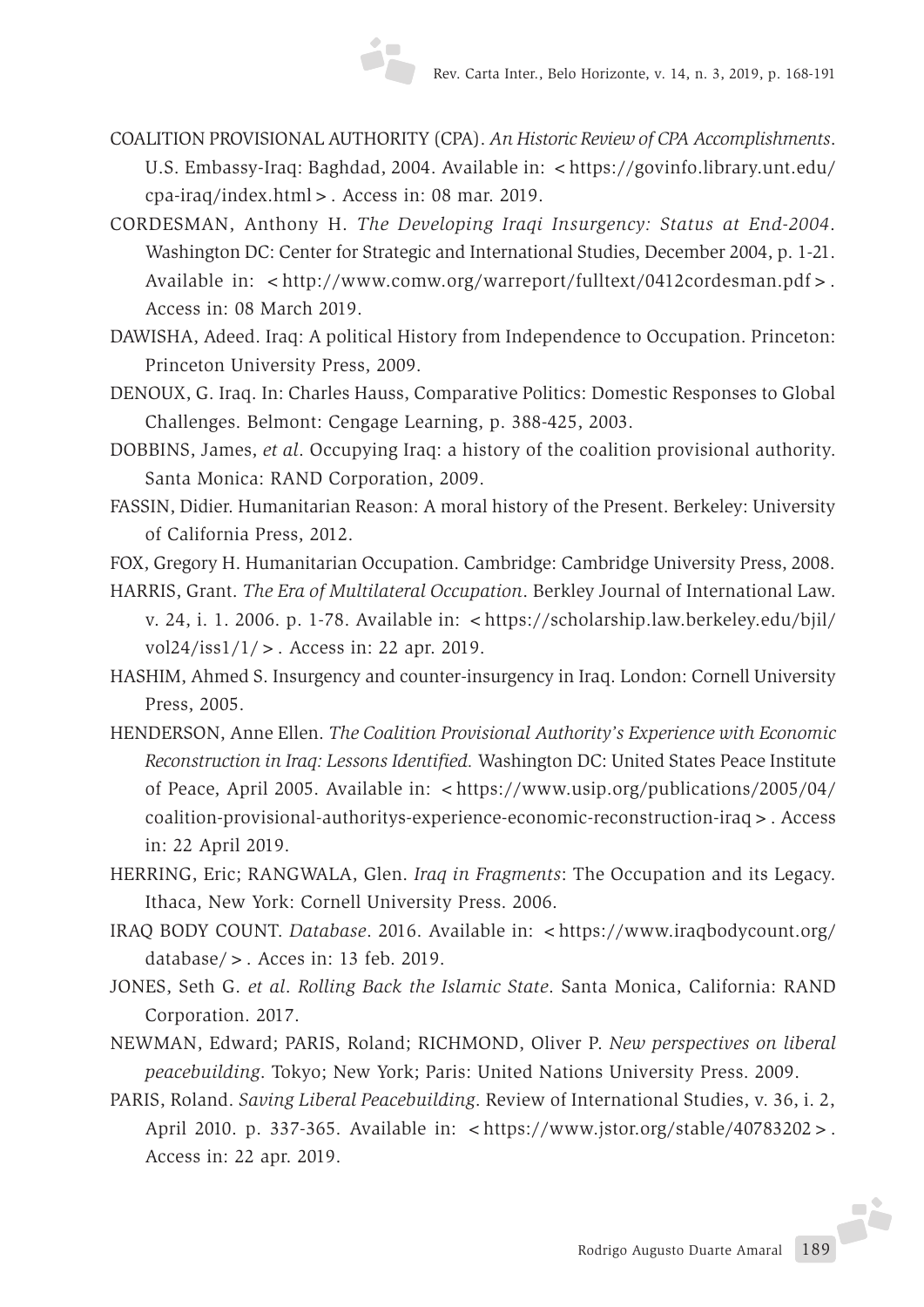

- PARIS, Roland. *At War's End: Building Peace After Civil Conflict*. Cambridge: Cambridge University Press, 2004.
- PERITO, Robert M. *The Coalition Provisional Authority's Experience with Public Security in Iraq. Special Report.* Washington DC: United State Institute of Peace, 2005. Available in: <https://www.usip.org/publications/2005/04/coalition-provisional-authoritysexperience-public-security-iraq-lessons>. Access in: 22 apr. 2019.
- RATHMELL, Andrew. Planning post-conflict reconstruction in Iraq: what can we learn? *International Affairs*. v. 81, i. 5, 2005a. p. 1013-1038. Available in: <https://www.rand.org/ pubs/reprints/RP1197.html>. Access in: 22 apr. 2019.
- RITTER, Scott. Iraq Confidential: The Untold Story of America's Intelligence Conspiracy. London: I. B.Tauris & Co Ltd, 2005.
- TALMON, Stefan. The Occupation of Iraq. Volume II: The Official Documents of the Coalition Provisional Authority and the Iraqi Governing Council. Oxford: Hart Publishing, 2013.
- UNITED NATIONS (UN). About OCHA Iraq. *United Nations Office for the Coordination of Humanitarian Affairs*. 2018. Available in: <https://www.unocha.org/iraq/aboutocha-iraq>. Access in: 01 may. 2019.
- UNITED STATES OF AMERICA (USA). Iraq Liberation Act of 1998. *105th Congress*. H.J. Resolution 465. 1998. Available in: <https://www.congress.gov/bill/105th-congress/ house-bill/4655>. Access in: 08 mar. 2019.
- UNITED STATES OF AMERICA (USA). Authorization for Use of Military Force Against Iraq Resolution of 2002. *107th Congress*. H.J. Resolution 114. 16 October 2002. Available in: <https://www.congress.gov/bill/107th-congress/house-joint-resolution/114>. Access in: 08 mar. 2019.
- UNITED STATES OF AMERICA (USA). Rebuilding Iraq: Resource, Security, Governance, Essential Services and Oversight Issues. *Government Accountability Office (GAO)*. 28 June 2004a. Available in: <https://www.gao.gov/products/GAO-04-902R > . Access in: 08 mar. 2019.
- UNITED STATES OF AMERICA (USA). Rebuilding Iraq: Iraq's Transitional Law. *Government Accountability Office (GAO)*. 24 May 2004b. Available in: <https://www.gao.gov/ new.items/d04746r.pdf>. Access in: 08 mar. 2019.
- UNITED STATES OF AMERICA (USA). Rebuilding Iraq: Status of Funding and Reconstruction Efforts. *Government Accountability Office (GAO)*. 28 July 2005. Available in: <https:// www.gao.gov/products/GAO-05-876>. Access in: 08 mar. 2019.
- UNITED STATES OF AMERICA (USA). Strategic Framework Agreement for a Relationship of Friendship and Cooperation between the United States of America and the Republic of Iraq. *State Department*. 17 November 2008. Available in: >https://www.state. gov/documents/organization/122076.pdf>. Access in: 08 mar. 2019.

ó,